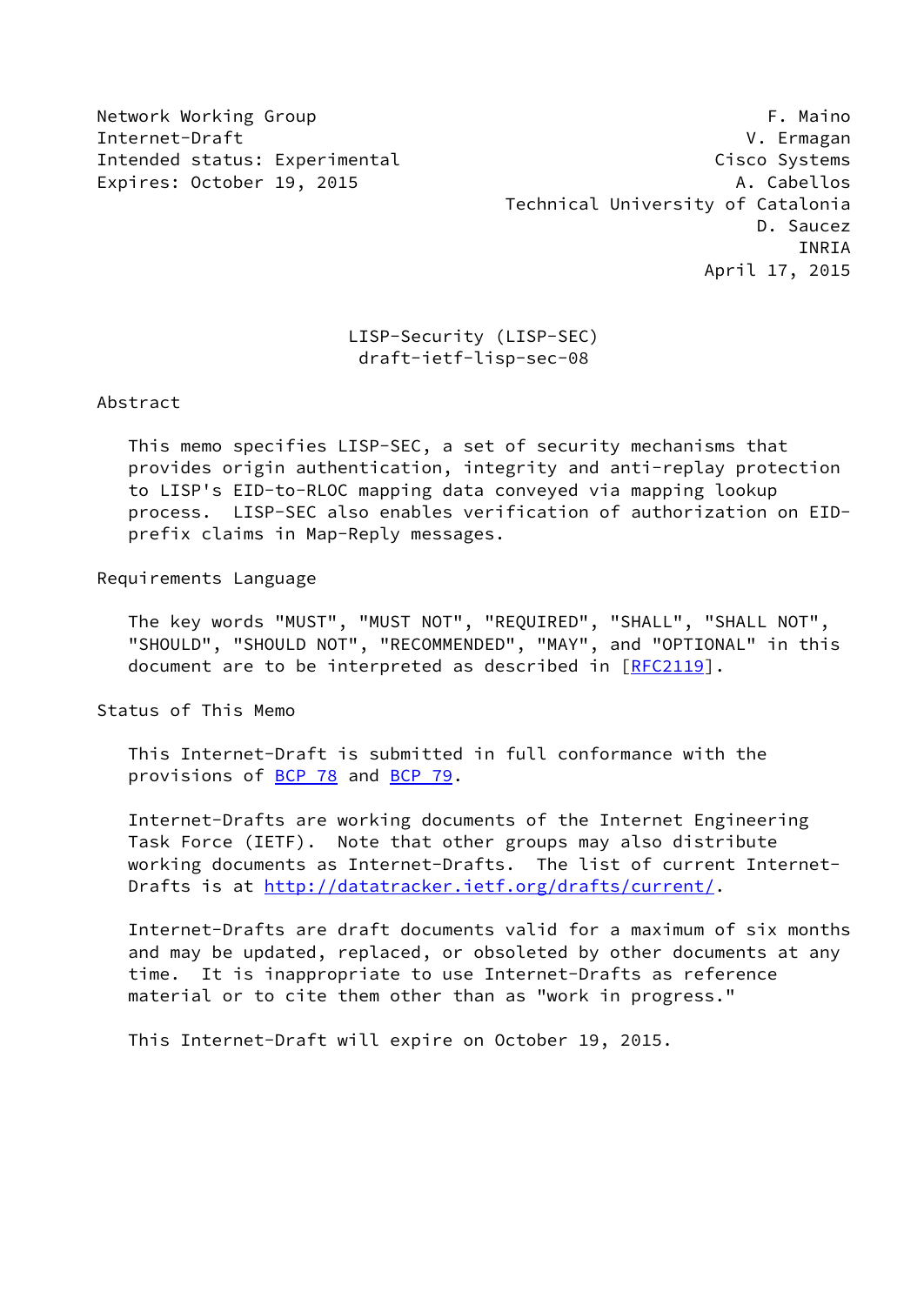Internet-Draft LISP-SEC April 2015

Copyright Notice

 Copyright (c) 2015 IETF Trust and the persons identified as the document authors. All rights reserved.

This document is subject to **[BCP 78](https://datatracker.ietf.org/doc/pdf/bcp78)** and the IETF Trust's Legal Provisions Relating to IETF Documents [\(http://trustee.ietf.org/license-info](http://trustee.ietf.org/license-info)) in effect on the date of publication of this document. Please review these documents carefully, as they describe your rights and restrictions with respect to this document. Code Components extracted from this document must include Simplified BSD License text as described in Section 4.e of the Trust Legal Provisions and are provided without warranty as described in the Simplified BSD License.

# Table of Contents

| $\perp$ .                                                | $\overline{3}$ |
|----------------------------------------------------------|----------------|
| 2.                                                       | $\overline{3}$ |
| 3.                                                       | $\overline{4}$ |
| $\overline{4}$ .                                         |                |
| $\overline{5}$ .<br>LISP-SEC Control Messages Details    | $\frac{4}{7}$  |
| Encapsulated Control Message LISP-SEC Extensions<br>5.1. |                |
| Map-Reply LISP-SEC Extensions<br>5.2.                    | $\frac{9}{2}$  |
| Map-Register LISP-SEC Extentions<br>5.3.                 | 10             |
|                                                          | 10             |
| $5.4.1$ . Map-Reply Record Validation                    | 12             |
|                                                          | 13             |
| $5.5$ . Encrypting and Decrypting an OTK 13              |                |
| Map-Resolver Processing 14<br>5.6.                       |                |
| 5.7. Map-Server Processing 14                            |                |
| $5.7.1$ . Map-Server Processing in Proxy mode 15         |                |
|                                                          |                |
|                                                          | 16             |
| Mapping System Security 16<br>6.1.                       |                |
| Random Number Generation<br>6.2.                         | 16             |
| Map-Server and ETR Colocation<br>6.3.                    | 16             |
|                                                          | 16             |
| 7.1.                                                     |                |
| Key Wrap Functions 17<br>7.2.                            |                |
| Key Derivation Functions $\cdots$ 17<br>7.3.             |                |
|                                                          | 18             |
| 9.                                                       | 18             |
|                                                          |                |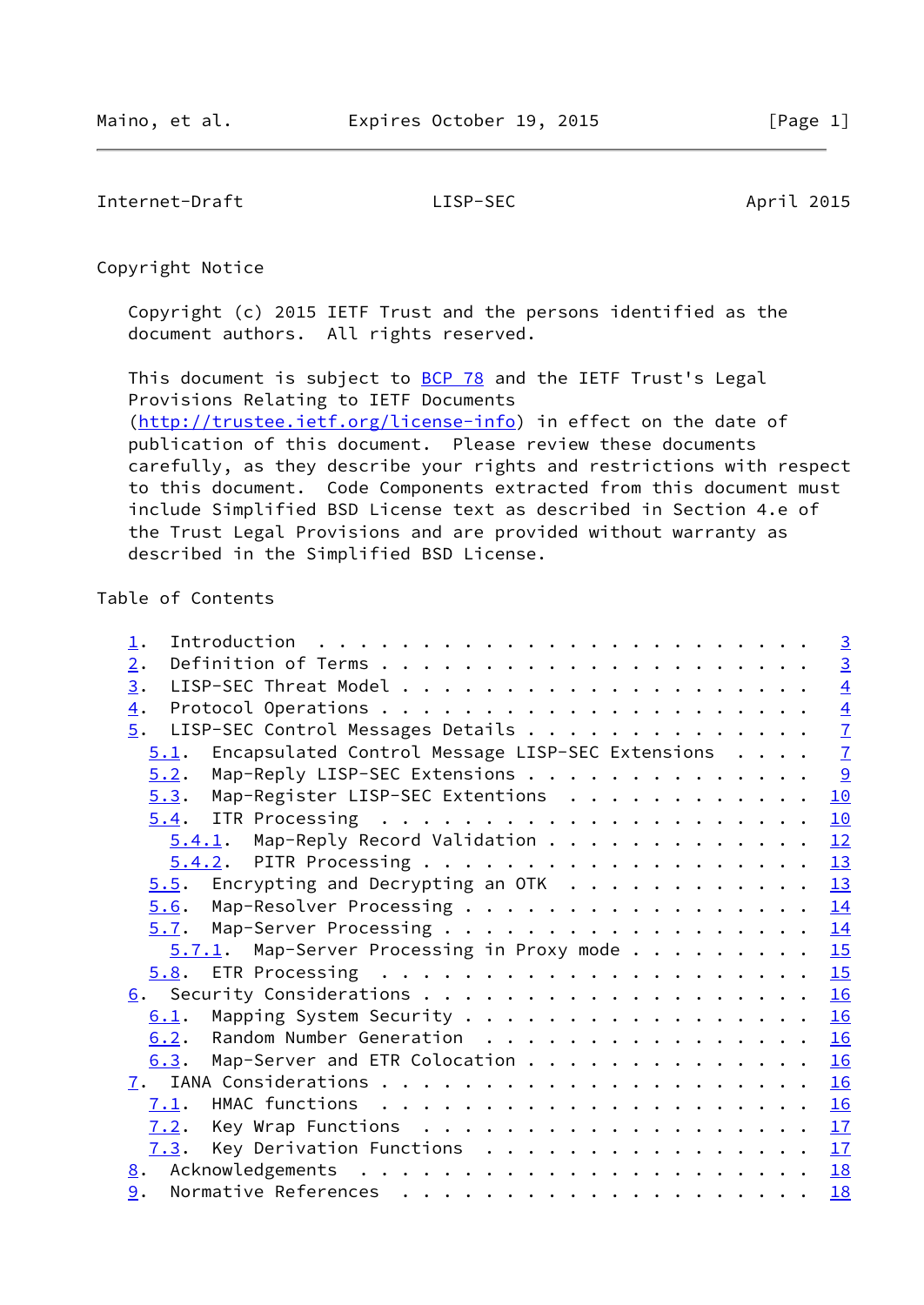Maino, et al. **Expires October 19, 2015** [Page 2]

<span id="page-2-1"></span>Internet-Draft LISP-SEC April 2015

## <span id="page-2-0"></span>[1](#page-2-0). Introduction

The Locator/ID Separation Protocol [[RFC6830\]](https://datatracker.ietf.org/doc/pdf/rfc6830) defines a set of functions for routers to exchange information used to map from non routable Endpoint Identifiers (EIDs) to routable Routing Locators (RLOCs). If these EID-to-RLOC mappings, carried through Map-Reply messages, are transmitted without integrity protection, an adversary can manipulate them and hijack the communication, impersonate the requested EID, or mount Denial of Service or Distributed Denial of Service attacks. Also, if the Map-Reply message is transported unauthenticated, an adversarial LISP entity can overclaim an EID prefix and maliciously redirect traffic directed to a large number of hosts. A detailed description of "overclaiming" attack is provided in [[I-D.ietf-lisp-threats\]](#page-19-3).

 This memo specifies LISP-SEC, a set of security mechanisms that provides origin authentication, integrity and anti-replay protection to LISP's EID-to-RLOC mapping data conveyed via mapping lookup process. LISP-SEC also enables verification of authorization on EID prefix claims in Map-Reply messages, ensuring that the sender of a Map-Reply that provides the location for a given EID-prefix is entitled to do so according to the EID prefix registered in the associated Map-Server. Map-Register security, including the right for a LISP entity to register an EID-prefix or to claim presence at an RLOC, is out of the scope of LISP-SEC. Additional security considerations are described in [Section 6](#page-17-0).

<span id="page-2-2"></span>[2](#page-2-2). Definition of Terms

 One-Time Key (OTK): An ephemeral randomly generated key that must be used for a single Map-Request/Map-Reply exchange.

ITR-OTK: The One-Time Key generated at the ITR.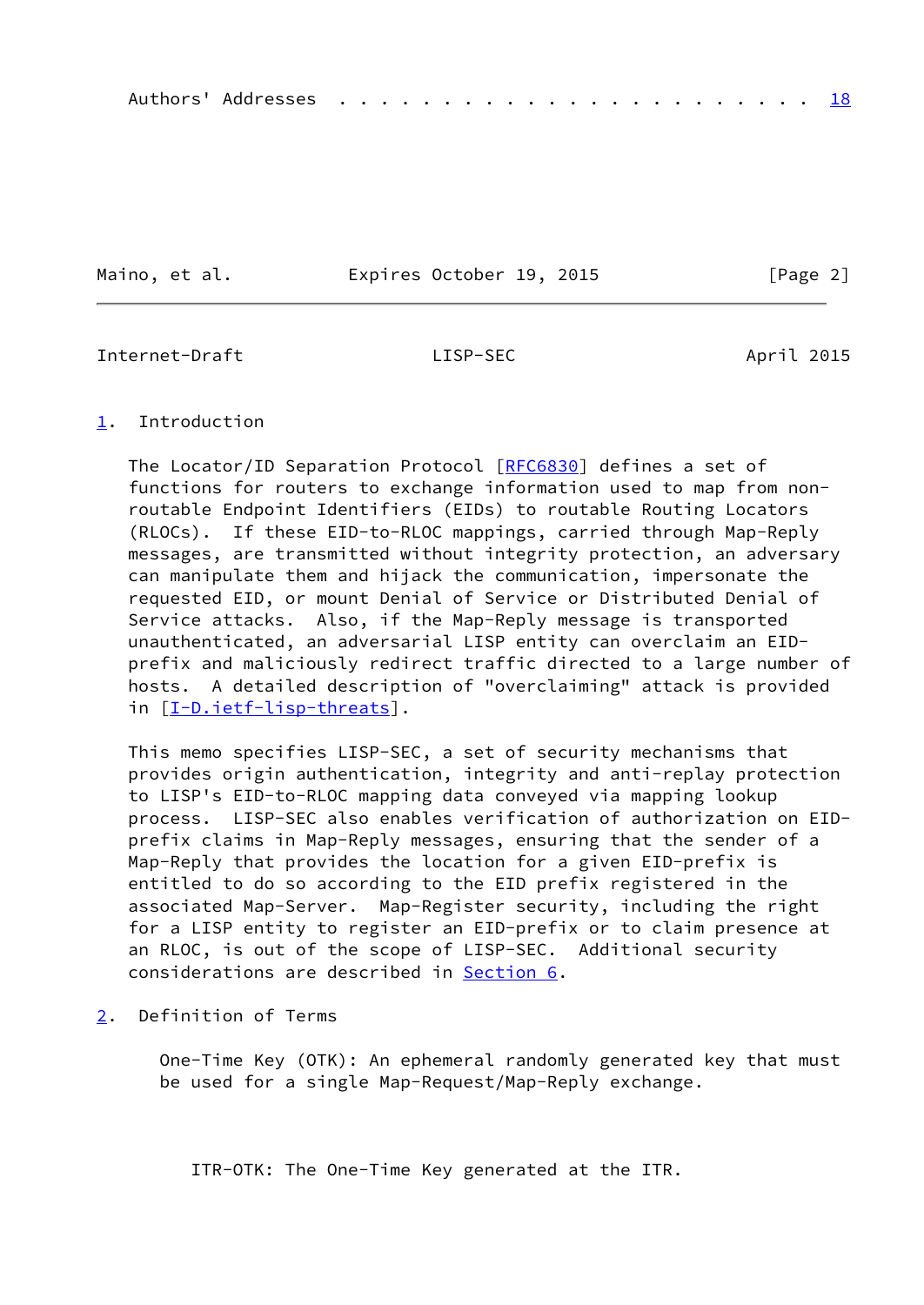MS-OTK: The One-Time Key generated at the Map-Server.

 Encapsulated Control Message (ECM): A LISP control message that is prepended with an additional LISP header. ECM is used by ITRs to send LISP control messages to a Map-Resolver, by Map-Resolvers to forward LISP control messages to a Map-Server, and by Map- Resolvers to forward LISP control messages to an ETR.

 Authentication Data (AD): Metadata that is included either in a LISP ECM header or in a Map-Reply message to support confidentiality, integrity protection, and verification of EID prefix authorization.

| Maino, et al. | Expires October 19, 2015 | [Page 3] |
|---------------|--------------------------|----------|
|---------------|--------------------------|----------|

<span id="page-3-1"></span>Internet-Draft LISP-SEC April 2015

 OTK-AD: The portion of ECM Authentication Data that contains a One-Time Key.

 EID-AD: The portion of ECM and Map-Reply Authentication Data used for verification of EID-prefix authorization.

 PKT-AD: The portion of Map-Reply Authentication Data used to protect the integrity of the Map-Reply message.

 For definitions of other terms, notably Map-Request, Map-Reply, Ingress Tunnel Router (ITR), Egress Tunnel Router (ETR), Map-Server (MS), and Map-Resolver (MR) please consult the LISP specification [\[RFC6830](https://datatracker.ietf.org/doc/pdf/rfc6830)].

<span id="page-3-0"></span>[3](#page-3-0). LISP-SEC Threat Model

 LISP-SEC addresses the control plane threats, described in [\[I-D.ietf-lisp-threats](#page-19-3)], that target EID-to-RLOC mappings, including manipulations of Map-Request and Map-Reply messages, and malicious ETR EID prefix overclaiming. LISP-SEC makes two main assumptions: (1) the LISP mapping system is expected to deliver a Map-Request message to their intended destination ETR as identified by the EID, and (2) no man-in-the-middle (MITM) attack can be mounted within the LISP Mapping System. Furthermore, while LISP-SEC enables detection of EID prefix overclaiming attacks, it assumes that Map-Servers can verify the EID prefix authorization at time of registration.

 According to the threat model described in [[I-D.ietf-lisp-threats\]](#page-19-3) LISP-SEC assumes that any kind of attack, including MITM attacks, can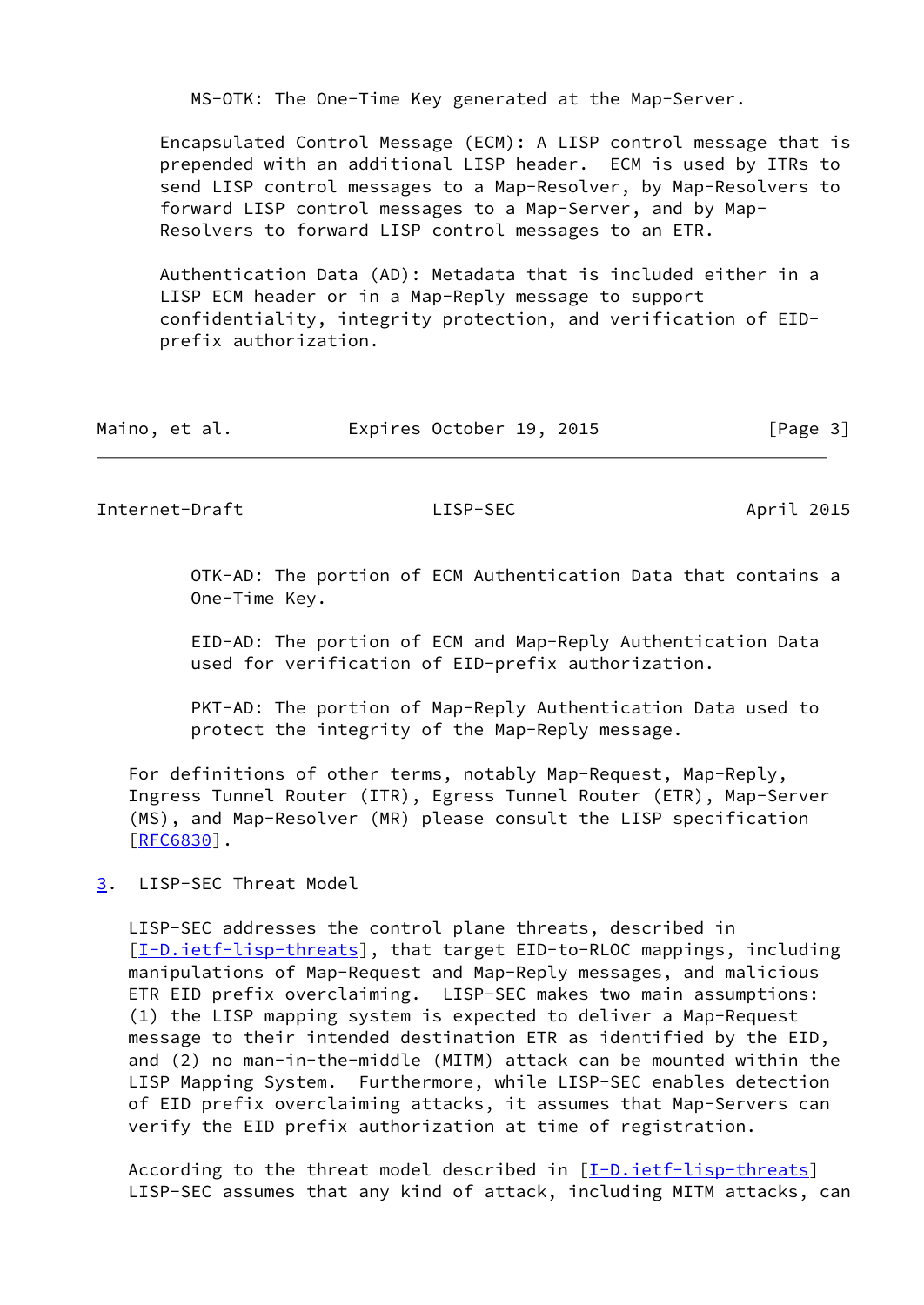be mounted in the access network, outside of the boundaries of the LISP mapping system. An on-path attacker, outside of the LISP mapping system can, for example, hijack Map-Request and Map-Reply messages, spoofing the identity of a LISP node. Another example of on-path attack, called overclaiming attack, can be mounted by a malicious Egress Tunnel Router (ETR), by overclaiming the EID prefixes for which it is authoritative. In this way the ETR can maliciously redirect traffic directed to a large number of hosts.

<span id="page-4-0"></span>[4](#page-4-0). Protocol Operations

The goal of the security mechanisms defined in  $[REC6830]$  is to prevent unauthorized insertion of mapping data by providing origin authentication and integrity protection for the Map-Registration, and by using the nonce to detect unsolicited Map-Reply sent by off-path attackers.

 LISP-SEC builds on top of the security mechanisms defined in [\[RFC6830](https://datatracker.ietf.org/doc/pdf/rfc6830)] to address the threats described in [Section 3](#page-3-0) by leveraging

| Maino, et al. | Expires October 19, 2015 | [Page 4] |
|---------------|--------------------------|----------|

Internet-Draft LISP-SEC April 2015

 the trust relationships existing among the LISP entities participating to the exchange of the Map-Request/Map-Reply messages. Those trust relationships are used to securely distribute a One-Time Key (OTK) that provides origin authentication, integrity and anti replay protection to mapping data conveyed via the mapping lookup process, and that effectively prevent overclaiming attacks. The processing of security parameters during the Map-Request/Map-Reply exchange is as follows:

- o The ITR-OTK is generated and stored at the ITR, and securely transported to the Map-Server.
- o The Map-Server uses the ITR-OTK to compute an HMAC that protects the integrity of the mapping data known to the Map-Server to prevent overclaiming attacks. The Map-Server also derives a new OTK, the MS-OTK, that is passed to the ETR, by applying a Key Derivation Function (KDF) to the ITR-OTK.
- o The ETR uses the MS-OTK to compute an HMAC that protects the integrity of the Map-Reply sent to the ITR.
- o Finally, the ITR uses the stored ITR-OTK to verify the integrity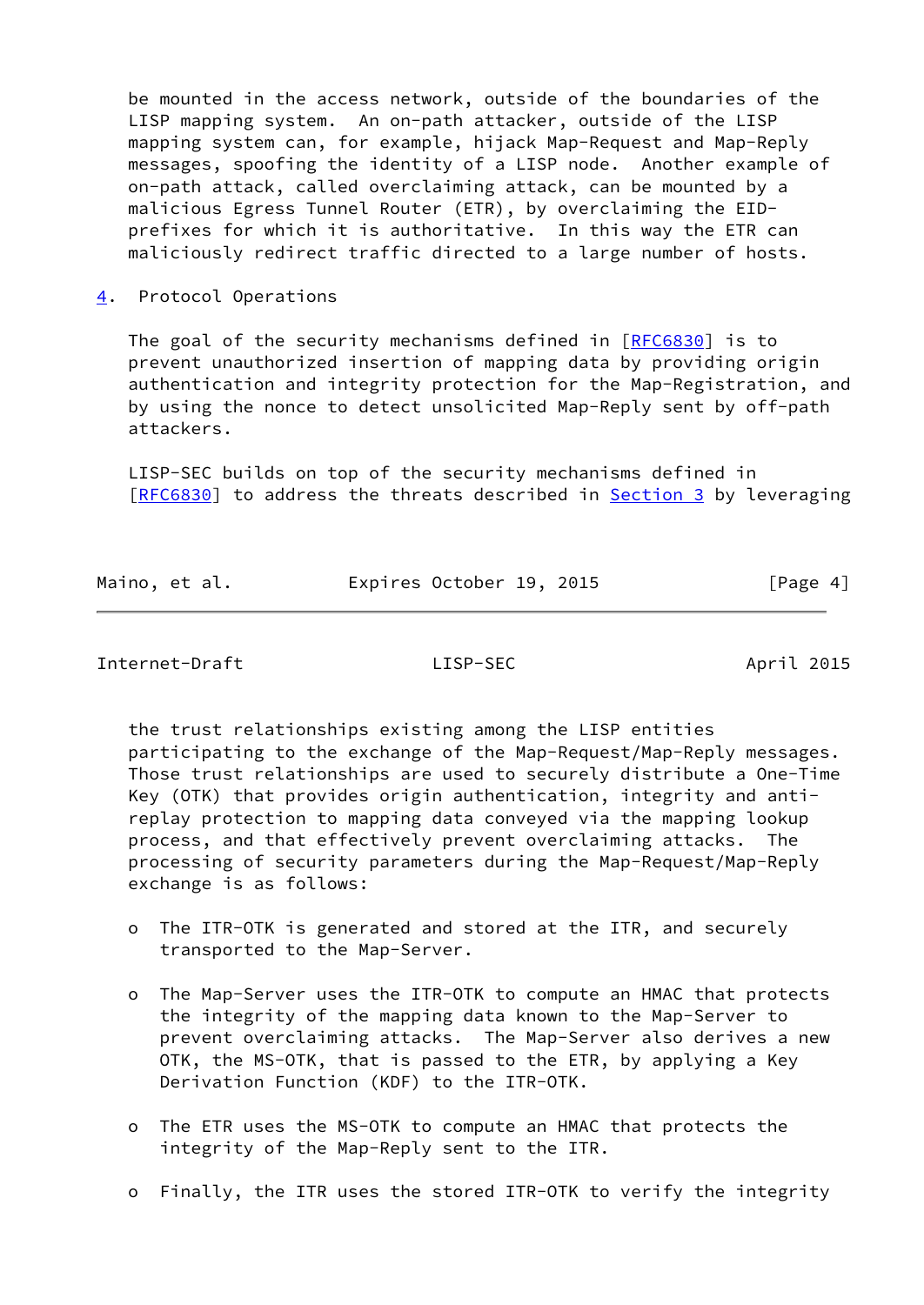of the mapping data provided by both the Map-Server and the ETR, and to verify that no overclaiming attacks were mounted along the path between the Map-Server and the ITR.

 [Section 5](#page-6-0) provides the detailed description of the LISP-SEC control messages and their processing, while the rest of this section describes the flow of protocol operations at each entity involved in the Map-Request/Map-Reply exchange:

- o The ITR, upon needing to transmit a Map-Request message, generates and stores an OTK (ITR-OTK). This ITR-OTK is included into the Encapsulated Control Message (ECM) that contains the Map-Request sent to the Map-Resolver. To provide confidentiality to the ITR- OTK over the path between the ITR and its Map-Resolver, the ITR- OTK SHOULD be encrypted using a preconfigured key shared between the ITR and the Map-Resolver, similar to the key shared between the ETR and the Map-Server in order to secure ETR registration [[RFC6833\]](https://datatracker.ietf.org/doc/pdf/rfc6833).
- o The Map-Resolver decapsulates the ECM message, decrypts the ITR- OTK, if needed, and forwards through the Mapping System the received Map-Request and the ITR-OTK, as part of a new ECM message. As described in **Section 5.6**, the LISP Mapping System delivers the ECM to the appropriate Map-Server, as identified by the EID destination address of the Map-Request.

| Maino, et al. |  | Expires October 19, 2015 |  | [Page 5] |  |
|---------------|--|--------------------------|--|----------|--|

Internet-Draft LISP-SEC April 2015

- o The Map-Server is configured with the location mappings and policy information for the ETR responsible for the EID destination address. Using this preconfigured information, the Map-Server, after the decapsulation of the ECM message, finds the longest match EID-prefix that covers the requested EID in the received Map-Request. The Map-Server adds this EID-prefix, together with an HMAC computed using the ITR-OTK, to a new Encapsulated Control Message that contains the received Map-Request.
- o The Map-Server derives a new OTK, the MS-OTK, by applying a Key Derivation Function (KDF) to the ITR-OTK. This MS-OTK is included in the Encapsulated Control Message that the Map-Server uses to forward the Map-Request to the ETR. To provide MS-OTK confidentiality over the path between the Map-Server and the ETR, the MS-OTK should be encrypted using the key shared between the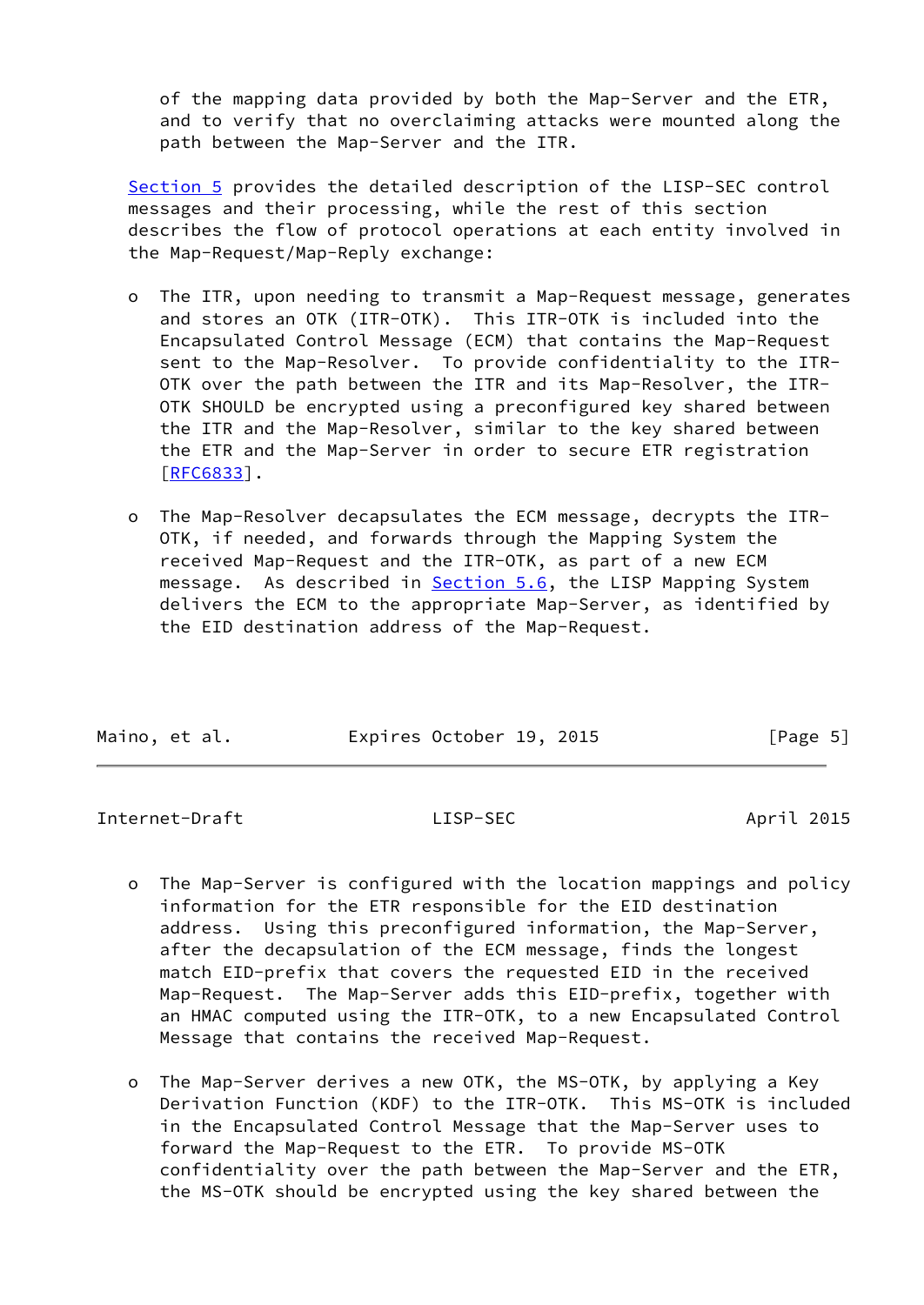ETR and the Map-Server in order to secure ETR registration [[RFC6833\]](https://datatracker.ietf.org/doc/pdf/rfc6833).

- o If the Map-Server is acting in proxy mode, as specified in [[RFC6830\]](https://datatracker.ietf.org/doc/pdf/rfc6830), the ETR is not involved in the generation of the Map- Reply. In this case the Map-Server generates the Map-Reply on behalf of the ETR as described below.
- o The ETR, upon receiving the ECM encapsulated Map-Request from the Map-Server, decrypts the MS-OTK, if needed, and originates a standard Map-Reply that contains the EID-to-RLOC mapping information as specified in [\[RFC6830](https://datatracker.ietf.org/doc/pdf/rfc6830)].
- o The ETR computes an HMAC over this standard Map-Reply, keyed with MS-OTK to protect the integrity of the whole Map-Reply. The ETR also copies the EID-prefix authorization data that the Map-Server included in the ECM encapsulated Map-Request into the Map-Reply message. The ETR then sends this complete Map-Reply message to the requesting ITR.
- o The ITR, upon receiving the Map-Reply, uses the locally stored ITR-OTK to verify the integrity of the EID-prefix authorization data included in the Map-Reply by the Map-Server. The ITR computes the MS-OTK by applying the same KDF used by the Map- Server, and verifies the integrity of the Map-Reply. If the integrity checks fail, the Map-Reply MUST be discarded. Also, if the EID-prefixes claimed by the ETR in the Map-Reply are not equal or more specific than the EID-prefix authorization data inserted by the Map-Server, the ITR MUST discard the Map-Reply.

| Maino, et al. | Expires October 19, 2015 | [Page 6] |
|---------------|--------------------------|----------|
|               |                          |          |

<span id="page-6-1"></span>Internet-Draft LISP-SEC April 2015

# <span id="page-6-0"></span>[5](#page-6-0). LISP-SEC Control Messages Details

 LISP-SEC metadata associated with a Map-Request is transported within the Encapsulated Control Message that contains the Map-Request.

 LISP-SEC metadata associated with the Map-Reply is transported within the Map-Reply itself.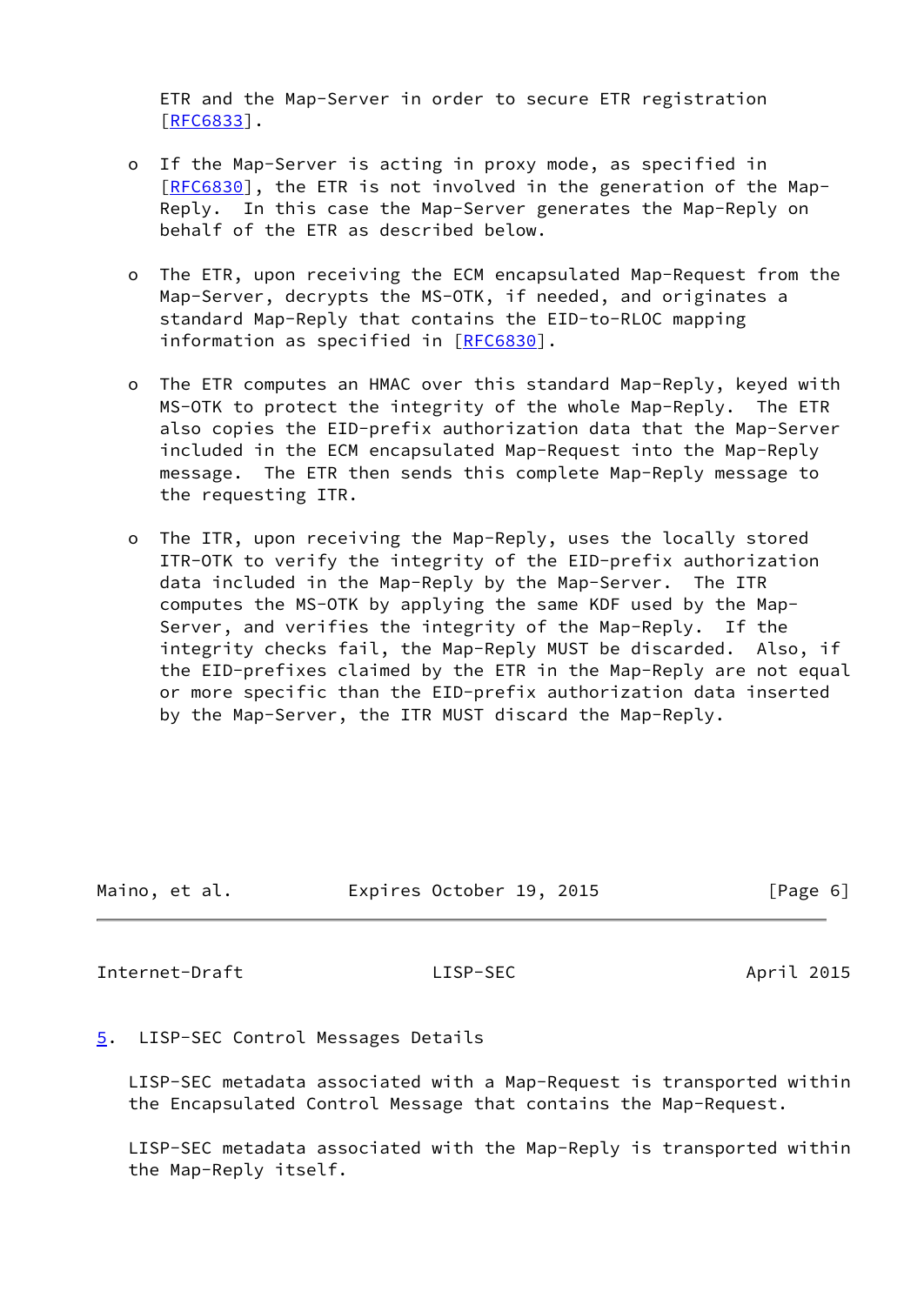## <span id="page-7-0"></span>[5.1](#page-7-0). Encapsulated Control Message LISP-SEC Extensions

 LISP-SEC uses the ECM (Encapsulated Control Message) defined in [\[RFC6830](https://datatracker.ietf.org/doc/pdf/rfc6830)] with Type set to 8, and S bit set to 1 to indicate that the LISP header includes Authentication Data (AD). The format of the LISP-SEC ECM Authentication Data is defined in the following figure. OTK-AD stands for One-Time Key Authentication Data and EID-AD stands for EID Authentication Data.

0 1 2 3 0 1 2 3 4 5 6 7 8 9 0 1 2 3 4 5 6 7 8 9 0 1 2 3 4 5 6 7 8 9 0 1 +-+-+-+-+-+-+-+-+-+-+-+-+-+-+-+-+-+-+-+-+-+-+-+-+-+-+-+-+-+-+-+-+ AD Type |V| Reserved | Requested HMAC ID +-+-+-+-+-+-+-+-+-+-+-+-+-+-+-+-+-+-+-+-+-+-+-+-+-+-+-+-+-+-+-+-+\ OTK Length | OTK Encryption ID | | +-+-+-+-+-+-+-+-+-+-+-+-+-+-+-+-+-+-+-+-+-+-+-+-+-+-+-+-+-+-+-+-+ | One-Time-Key Preamble ... +-+-+-+-+-+-+-+-+-+-+-+-+-+-+-+-+-+-+-+-+-+-+-+-+-+-+-+-+-+-+-+-+ OTK-AD | ... One-Time-Key Preamble | | +-+-+-+-+-+-+-+-+-+-+-+-+-+-+-+-+-+-+-+-+-+-+-+-+-+-+-+-+-+-+-+-+ | One-Time Key (128 bits)  $\sim$ / +-+-+-+-+-+-+-+-+-+-+-+-+-+-+-+-+-+-+-+-+-+-+-+-+-+-+-+-+-+-+-+-+ <---+ EID-AD Length | KDF ID +-+-+-+-+-+-+-+-+-+-+-+-+-+-+-+-+-+-+-+-+-+-+-+-+-+-+-+-+-+-+-+-+ | | Record Count | Reserved | EID HMAC ID | EID-AD +-+-+-+-+-+-+-+-+-+-+-+-+-+-+-+-+-+-+-+-+-+-+-+-+-+-+-+-+-+-+-+-+\ | Reserved | EID mask-len | EID-AFI | | +-+-+-+-+-+-+-+-+-+-+-+-+-+-+-+-+-+-+-+-+-+-+-+-+-+-+-+-+-+-+-+-+ Rec |  $EID-prefix$  ...  $\sim$  | +-+-+-+-+-+-+-+-+-+-+-+-+-+-+-+-+-+-+-+-+-+-+-+-+-+-+-+-+-+-+-+-+/ |  $\sim$   $\sim$   $\sim$   $\sim$   $\sim$   $\sim$   $\sim$ +-+-+-+-+-+-+-+-+-+-+-+-+-+-+-+-+-+-+-+-+-+-+-+-+-+-+-+-+-+-+-+-+ <---+

LISP-SEC ECM Authentication Data

AD Type: 1 (LISP-SEC Authentication Data)

 V: Key Version bit. This bit is toggled when the sender switches to a new OTK wrapping key

Maino, et al. **Expires October 19, 2015** [Page 7]

Internet-Draft LISP-SEC April 2015

Reserved: Set to 0 on transmission and ignored on receipt.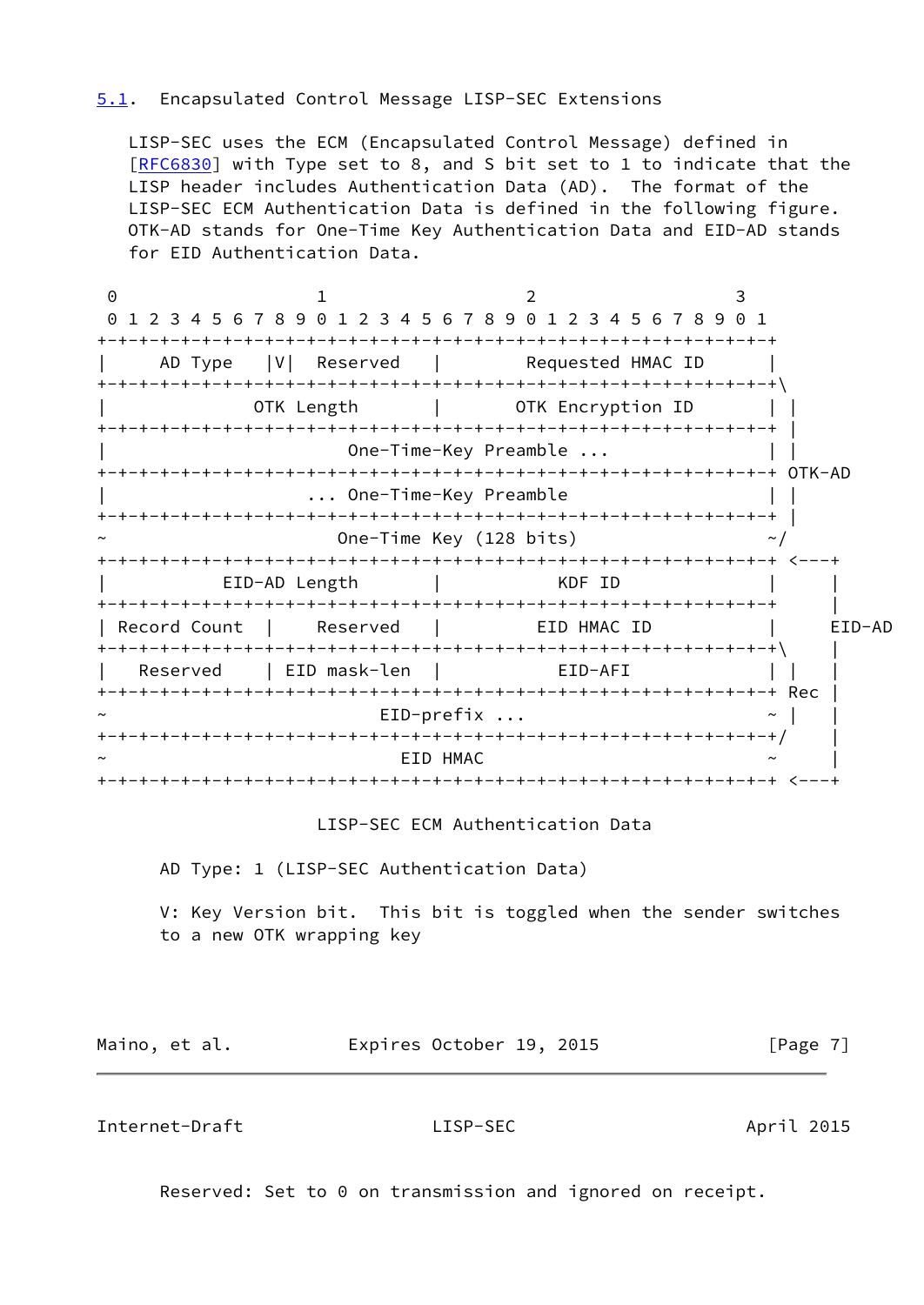Requested HMAC ID: The HMAC algorithm requested by the ITR. See [Section 5.4](#page-11-0) for details.

 OTK Length: The length (in bytes) of the OTK Authentication Data (OTK-AD), that contains the OTK Preamble and the OTK.

 OTK Encryption ID: The identifier of the key wrapping algorithm used to encrypt the One-Time-Key. When a 128-bit OTK is sent unencrypted by the Map-Resolver, the OTK Encryption ID is set to NULL\_KEY\_WRAP\_128. See [Section 5.5](#page-14-1) for more details.

 One-Time-Key Preamble: set to 0 if the OTK is not encrypted. When the OTK is encrypted, this field may carry additional metadata resulting from the key wrapping operation. When a 128-bit OTK is sent unencrypted by Map-Resolver, the OTK Preamble is set to 0x0000000000000000 (64 bits). See **Section 5.5** for details.

 One-Time-Key: the OTK encrypted (or not) as specified by OTK Encryption ID. See [Section 5.5](#page-14-1) for details.

 EID-AD Length: length (in bytes) of the EID Authentication Data (EID-AD). The ITR MUST set EID-AD Length to 4 bytes, as it only fills the KDF ID field, and all the remaining fields part of the EID-AD are not present. An EID-AD MAY contain multiple EID records. Each EID-record is 4-byte long plus the length of the AFI-encoded EID-prefix.

 KDF ID: Identifier of the Key Derivation Function used to derive the MS-OTK. The ITR SHOULD use this field to indicate the recommended KDF algorithm, according to local policy. The Map- Server can overwrite the KDF ID if it does not support the KDF ID recommended by the ITR. See [Section 5.4](#page-11-0) for more details.

 Record Count: The number of records in this Map-Request message. A record is comprised of the portion of the packet that is labeled 'Rec' above and occurs the number of times equal to Record Count.

Reserved: Set to 0 on transmission and ignored on receipt.

 EID HMAC ID: Identifier of the HMAC algorithm used to protect the integrity of the EID-AD. This field is filled by Map-Server that computed the EID-prefix HMAC. See [Section 5.4](#page-11-0) for more details.

EID mask-len: Mask length for EID-prefix.

EID-AFI: Address family of EID-prefix according to [[RFC5226](https://datatracker.ietf.org/doc/pdf/rfc5226)]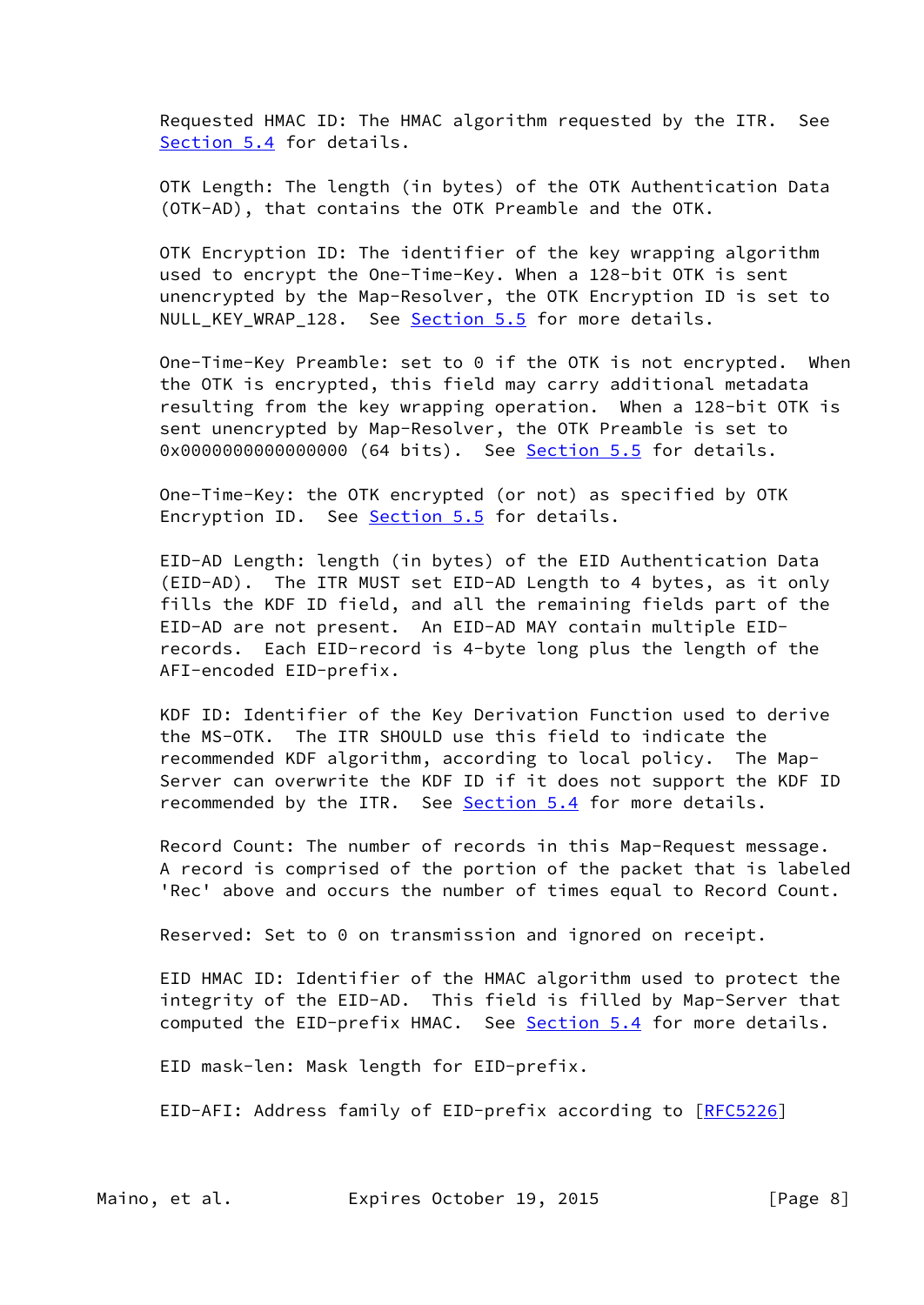### <span id="page-9-1"></span>Internet-Draft LISP-SEC April 2015

 EID-prefix: The Map-Server uses this field to specify the EID prefix that the destination ETR is authoritative for, and is the longest match for the requested EID.

 EID HMAC: HMAC of the EID-AD computed and inserted by Map-Server. Before computing the HMAC operation the EID HMAC field MUST be set to 0. The HMAC covers the entire EID-AD.

<span id="page-9-0"></span>[5.2](#page-9-0). Map-Reply LISP-SEC Extensions

LISP-SEC uses the Map-Reply defined in [\[RFC6830](https://datatracker.ietf.org/doc/pdf/rfc6830)], with Type set to 2, and S bit set to 1 to indicate that the Map-Reply message includes Authentication Data (AD). The format of the LISP-SEC Map-Reply Authentication Data is defined in the following figure. PKT-AD is the Packet Authentication Data that covers the Map-Reply payload.

| $\Theta$     |               | 0 1 2 3 4 5 6 7 8 9 0 1 2 3 4 5 6 7 8 9 0 1 2 3 4 5 6 7 8 9 0 1 |                |        |
|--------------|---------------|-----------------------------------------------------------------|----------------|--------|
| AD Type      |               | Reserved                                                        |                |        |
|              | EID-AD Length | KDF ID                                                          |                |        |
| Record Count | Reserved      | EID HMAC ID                                                     |                | EID-AD |
| Reserved     | EID mask-len  | EID-AFI                                                         |                |        |
|              |               | $EID-prefix $                                                   |                |        |
| $\sim$       |               | EID HMAC                                                        |                |        |
|              | PKT-AD Length | <b>EXAMPLE THE PKT HMAC ID</b>                                  |                |        |
|              |               | PKT HMAC                                                        | $~\sim$ PKT-AD |        |
|              |               |                                                                 |                |        |

LISP-SEC Map-Reply Authentication Data

AD Type: 1 (LISP-SEC Authentication Data)

 EID-AD Length: length (in bytes) of the EID-AD. An EID-AD MAY contain multiple EID-records. Each EID-record is 4-byte long plus the length of the AFI-encoded EID-prefix.

 KDF ID: Identifier of the Key Derivation Function used to derive MS-OTK. See [Section 5.7](#page-15-0) for more details.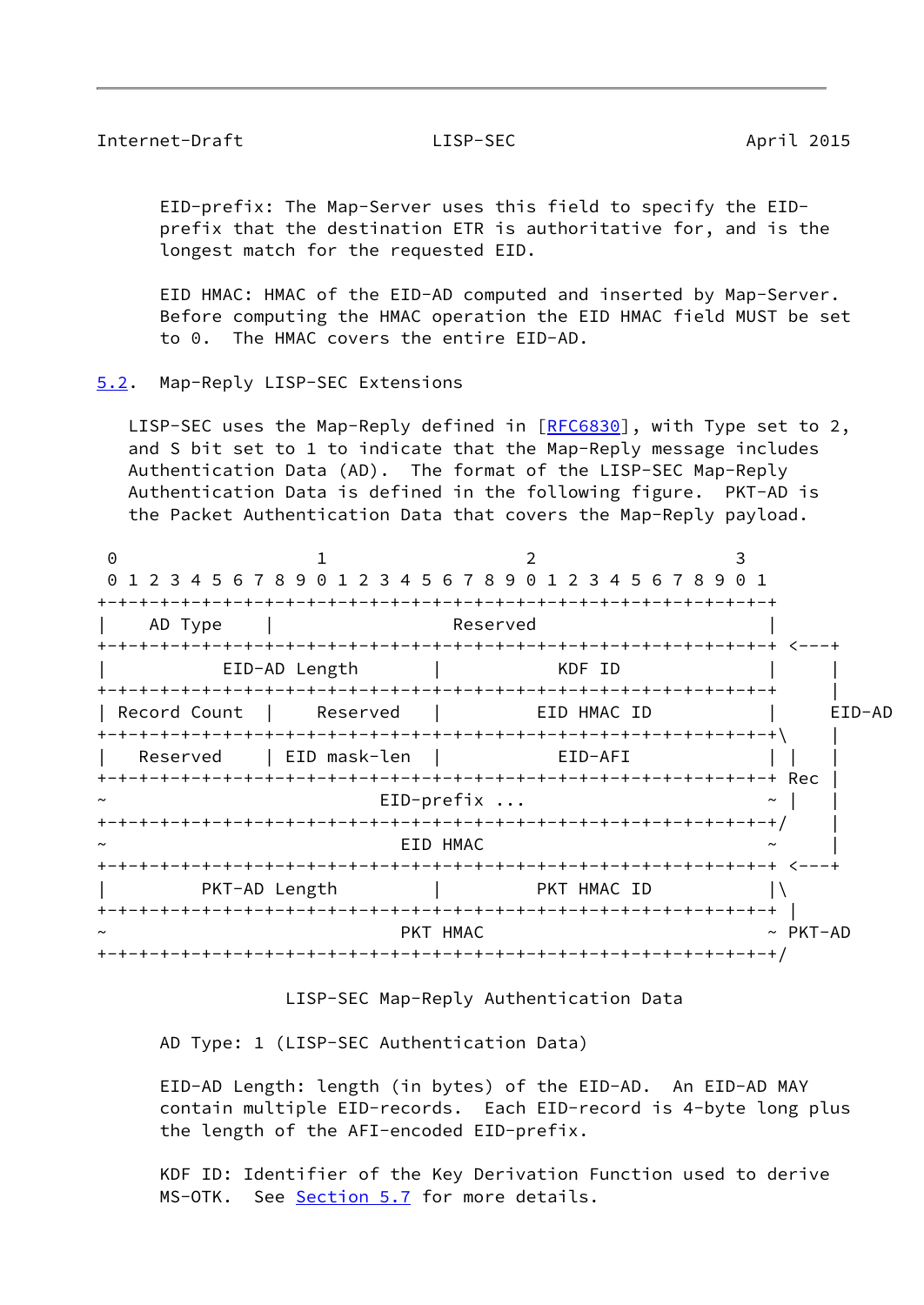<span id="page-10-1"></span>Internet-Draft LISP-SEC April 2015

 Record Count: The number of records in this Map-Reply message. A record is comprised of the portion of the packet that is labeled 'Rec' above and occurs the number of times equal to Record Count.

Reserved: Set to 0 on transmission and ignored on receipt.

 EID HMAC ID: Identifier of the HMAC algorithm used to protect the integrity of the EID-AD. See [Section 5.7](#page-15-0) for more details.

EID mask-len: Mask length for EID-prefix.

EID-AFI: Address family of EID-prefix according to [[RFC5226](https://datatracker.ietf.org/doc/pdf/rfc5226)].

 EID-prefix: This field contains an EID-prefix that the destination ETR is authoritative for, and is the longest match for the requested EID.

 EID HMAC: HMAC of the EID-AD, as computed by the Map-Server. Before computing the HMAC operation the EID HMAC field MUST be set to 0. The HMAC covers the entire EID-AD.

 PKT-AD Length: length (in bytes) of the Packet Authentication Data (PKT-AD).

PKT HMAC ID: Identifier of the HMAC algorithm used to protect the integrity of the Map-reply Location Data.

 PKT HMAC: HMAC of the whole Map-Reply packet, including the LISP- SEC Authentication Data. The scope of the authentication goes from the Map-Reply Type field to the PKT HMAC field included. Before computing the HMAC operation the PKT HMAC field MUST be set to 0. See [Section 5.8](#page-16-1) for more details.

<span id="page-10-0"></span>[5.3](#page-10-0). Map-Register LISP-SEC Extentions

 The second bit after the Type field in a Map-Register message is allocated as the S bit. The S bit indicates to the Map-Server that the registering ETR is LISP-SEC enabled. An ETR that supports LISP- SEC MUST set the S bit in its Map-Register messages.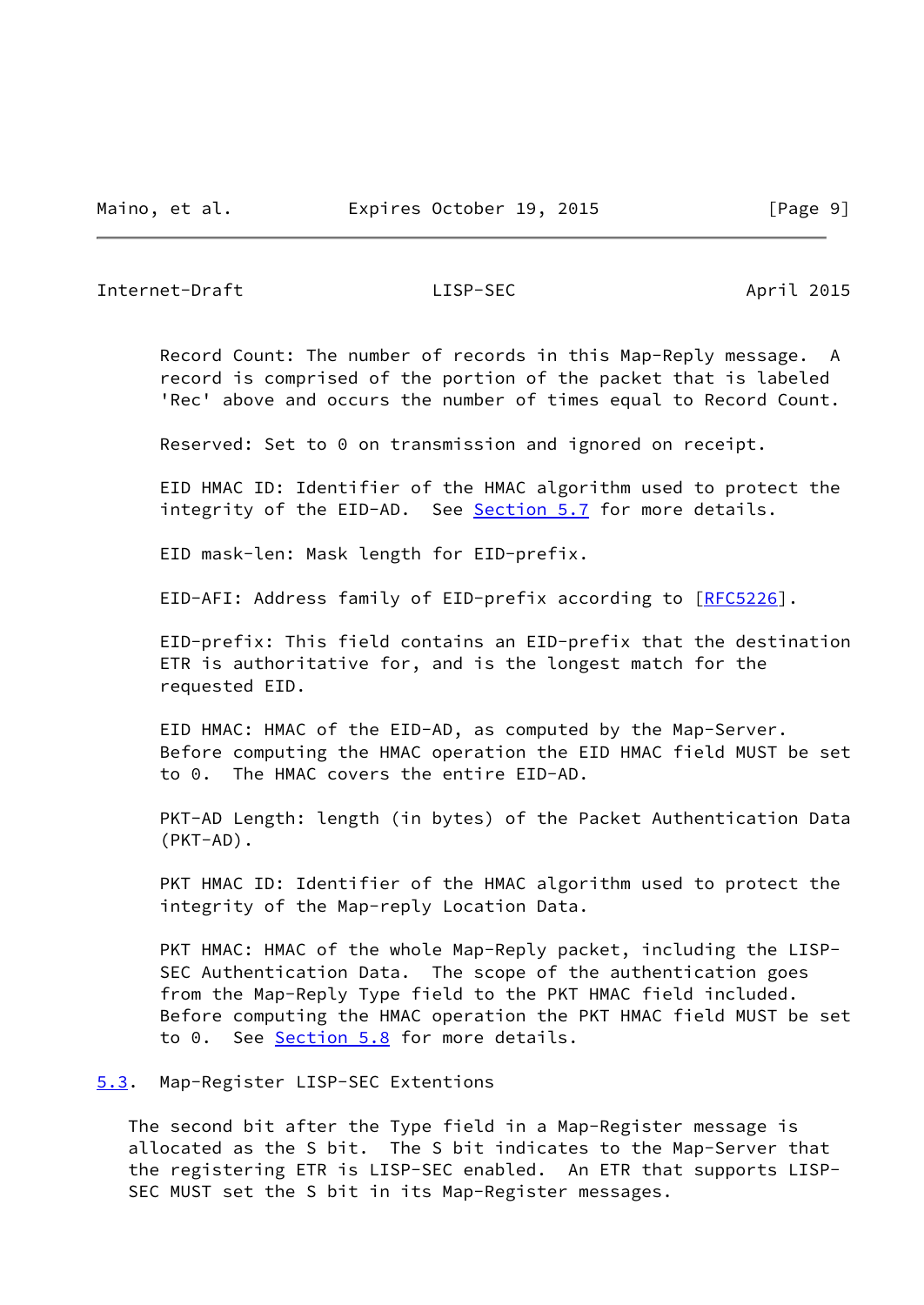### <span id="page-11-0"></span>[5.4](#page-11-0). ITR Processing

 Upon creating a Map-Request, the ITR generates a random ITR-OTK that is stored locally, together with the nonce generated as specified in [\[RFC6830](https://datatracker.ietf.org/doc/pdf/rfc6830)].

 The Map-Request MUST be encapsulated in an ECM, with the S-bit set to 1, to indicate the presence of Authentication Data. If the ITR and

| Maino, et al. |  | Expires October 19, 2015 | [Page 10] |  |
|---------------|--|--------------------------|-----------|--|
|               |  |                          |           |  |

Internet-Draft LISP-SEC April 2015

 the Map-Resolver are configured with a shared key, the ITR-OTK confidentiality SHOULD be protected by wrapping the ITR-OTK with the algorithm specified by the OTK Encryption ID field. See [Section 5.5](#page-14-1) for further details on OTK encryption.

 The Requested HMAC ID field contains the suggested HMAC algorithm to be used by the Map-Server and the ETR to protect the integrity of the ECM Authentication data and of the Map-Reply.

 The KDF ID field, specifies the suggested key derivation function to be used by the Map-Server to derive the MS-OTK.

 The EID-AD length is set to 4 bytes, since the Authentication Data does not contain EID-prefix Authentication Data, and the EID-AD contains only the KDF ID field.

 In response to an encapsulated Map-Request that has the S-bit set, an ITR MUST receive a Map-Reply with the S-bit set, that includes an EID-AD and a PKT-AD. If the Map-Reply does not include both ADs, the ITR MUST discard it. In response to an encapsulated Map-Request with S-bit set to 0, the ITR expects a Map-Reply with S-bit set to 0, and the ITR SHOULD discard the Map-Reply if the S-bit is set.

 Upon receiving a Map-Reply, the ITR must verify the integrity of both the EID-AD and the PKT-AD, and MUST discard the Map-Reply if one of the integrity checks fails.

 The integrity of the EID-AD is verified using the locally stored ITR- OTK to re-compute the HMAC of the EID-AD using the algorithm specified in the EID HMAC ID field. If the EID HMAC ID field does not match the Requested HMAC ID the ITR SHOULD discard the Map-Reply and send, at the first opportunity it needs to, a new Map-Request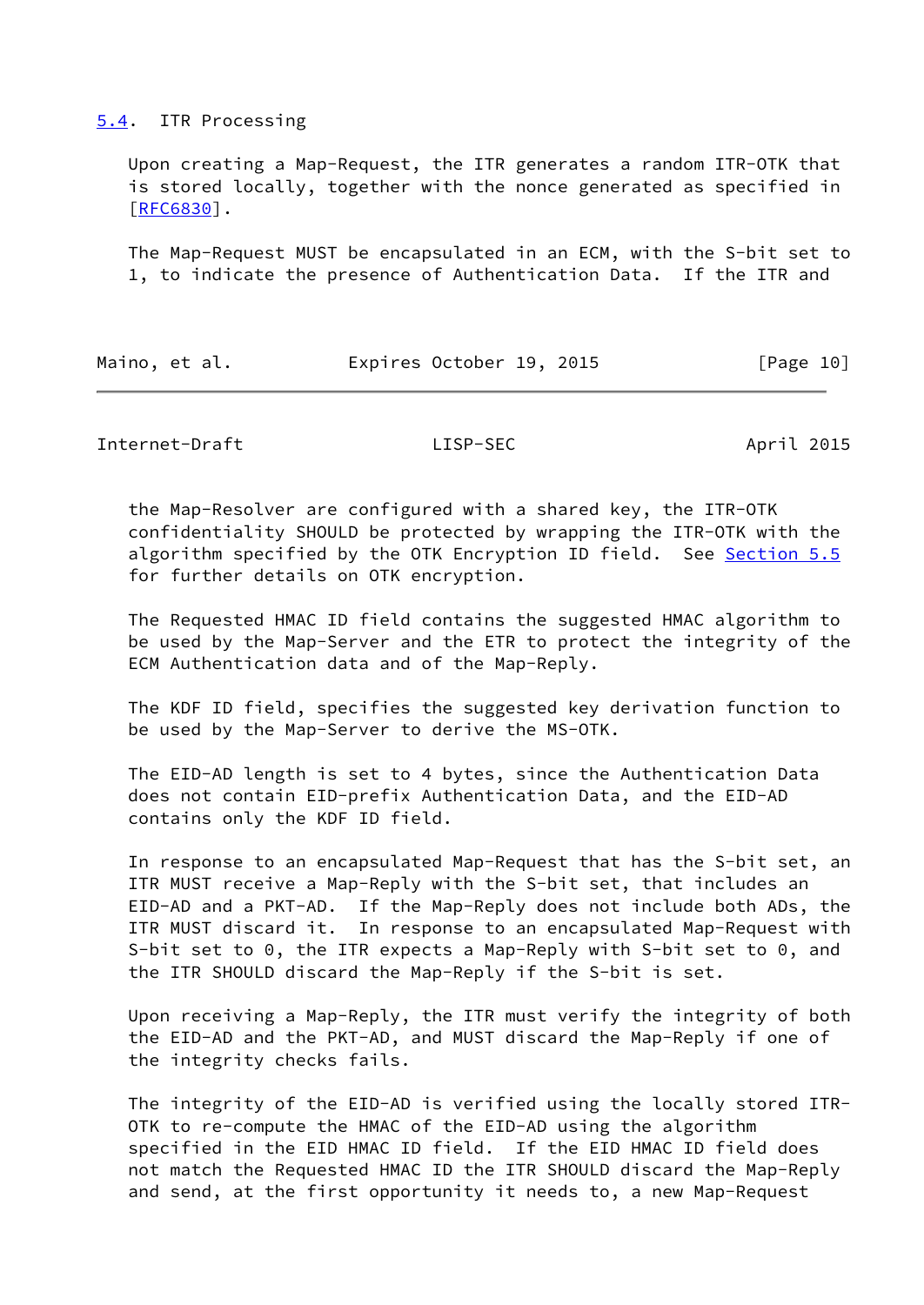with a different Requested HMAC ID field, according to ITR's local policy. The ITR MUST set the EID HMAC ID field to 0 before computing the HMAC.

 To verify the integrity of the PKT-AD, first the MS-OTK is derived from the locally stored ITR-OTK using the algorithm specified in the KDF ID field. This is because the PKT-AD is generated by the ETR using the MS-OTK. If the KDF ID in the Map-Reply does not match the KDF ID requested in the Map-Request, the ITR SHOULD discard the Map- Reply and send, at the first opportunity it needs to, a new Map- Request with a different KDF ID, according to ITR's local policy. The derived MS-OTK is then used to re-compute the HMAC of the PKT-AD using the Algorithm specified in the PKT HMAC ID field. If the PKT HMAC ID field does not match the Requested HMAC ID the ITR SHOULD discard the Map-Reply and send, at the first opportunity it needs to,

| Maino, et al. |  | Expires October 19, 2015 |  | [Page 11] |  |
|---------------|--|--------------------------|--|-----------|--|
|               |  |                          |  |           |  |

<span id="page-12-1"></span>Internet-Draft LISP-SEC April 2015

 a new Map-Request with a different Requested HMAC ID according to ITR's local policy.

 Each individual Map-Reply EID-record is considered valid only if: (1) both EID-AD and PKT-AD are valid, and (2) the intersection of the EID-prefix in the Map-Reply EID-record with one of the EID-prefixes contained in the EID-AD is not empty. After identifying the Map- Reply record as valid, the ITR sets the EID-prefix in the Map-Reply record to the value of the intersection set computed before, and adds the Map-Reply EID-record to its EID-to-RLOC cache, as described in [\[RFC6830](https://datatracker.ietf.org/doc/pdf/rfc6830)]. An example of Map-Reply record validation is provided in [Section 5.4.1](#page-12-0).

 The ITR SHOULD send SMR triggered Map-Requests over the mapping system in order to receive a secure Map-Reply. If an ITR accepts piggybacked Map-Replies, it SHOULD also send a Map-Request over the mapping system in order to securely verify the piggybacked Map-Reply.

## <span id="page-12-0"></span>[5.4.1](#page-12-0). Map-Reply Record Validation

 The payload of a Map-Reply may contain multiple EID-records. The whole Map-Reply is signed by the ETR, with the PKT HMAC, to provide integrity protection and origin authentication to the EID-prefix records claimed by the ETR. The Authentication Data field of a Map- Reply may contain multiple EID-records in the EID-AD. The EID-AD is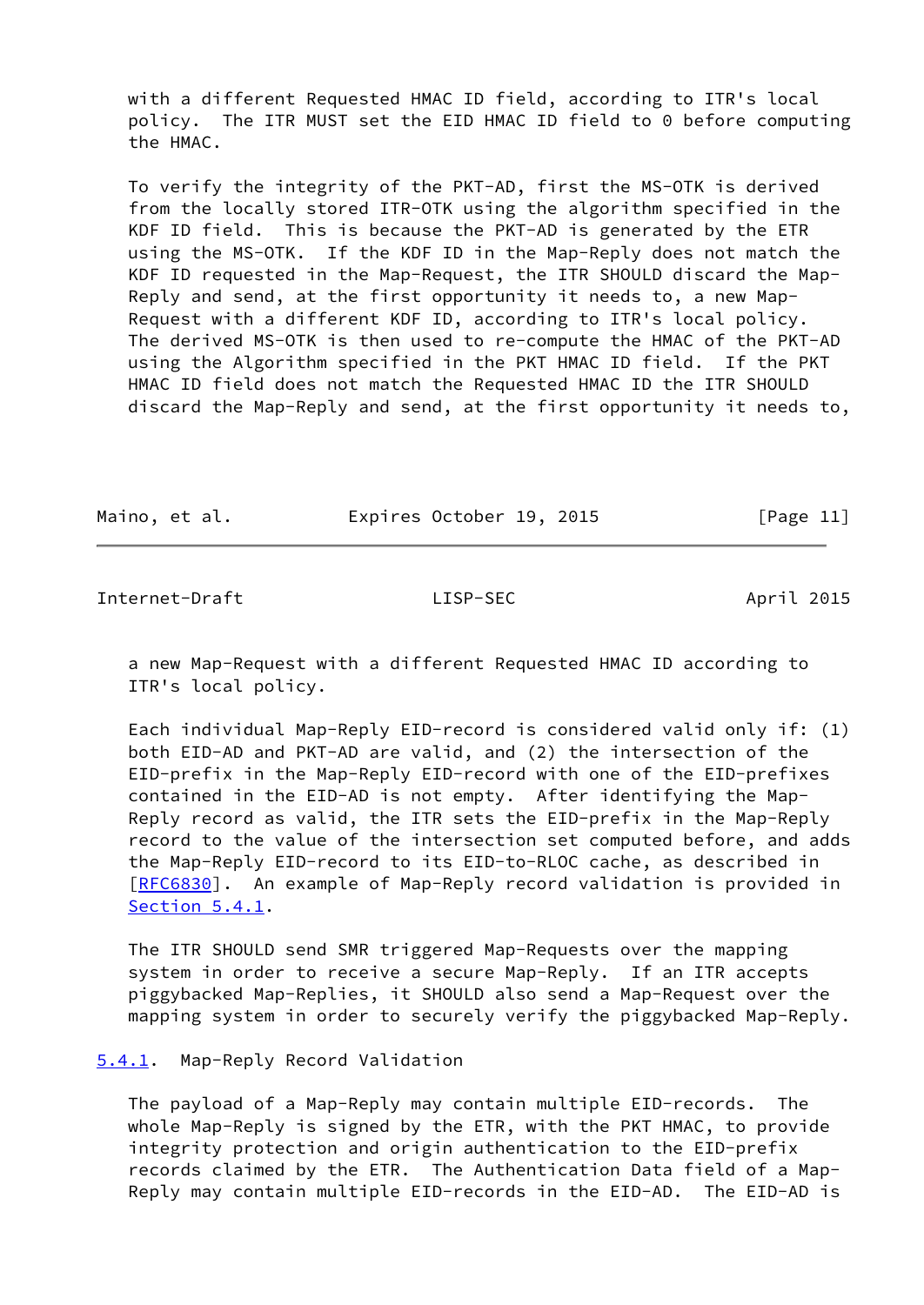signed by the Map-Server, with the EID HMAC, to provide integrity protection and origin authentication to the EID-prefix records inserted by the Map-Server.

 Upon receiving a Map-Reply with the S-bit set, the ITR first checks the validity of both the EID HMAC and of the PKT-AD HMAC. If either one of the HMACs is not valid, a log message is issued and the Map- Reply is not processed any further. If both HMACs are valid, the ITR proceeds with validating each individual EID-record claimed by the ETR by computing the intersection of each one of the EID-prefix contained in the payload of the Map-Reply with each one of the EID prefixes contained in the EID-AD. An EID-record is valid only if at least one of the intersections is not the empty set.

 For instance, the Map-Reply payload contains 3 mapping record EID prefixes:

 1.1.1.0/24 1.1.2.0/24

1.2.0.0/16

| Maino, et al. | Expires October 19, 2015 |  | [Page 12] |  |
|---------------|--------------------------|--|-----------|--|
|               |                          |  |           |  |

<span id="page-13-0"></span>Internet-Draft LISP-SEC April 2015

The EID-AD contains two EID-prefixes:

1.1.2.0/24

1.2.3.0/24

 The EID-record with EID-prefix 1.1.1.0/24 is not processed since it is not included in any of the EID-ADs signed by the Map-Server. A log message is issued.

 The EID-record with EID-prefix 1.1.2.0/24 is stored in the map-cache because it matches the second EID-prefix contained in the EID-AD.

 The EID-record with EID-prefix 1.2.0.0/16 is not processed since it is not included in any of the EID-ADs signed by the Map-Server. A log message is issued. In this last example the ETR is trying to over claim the EID-prefix 1.2.0.0/16, but the Map-Server authorized only 1.2.3.0/24, hence the EID-record is discarded.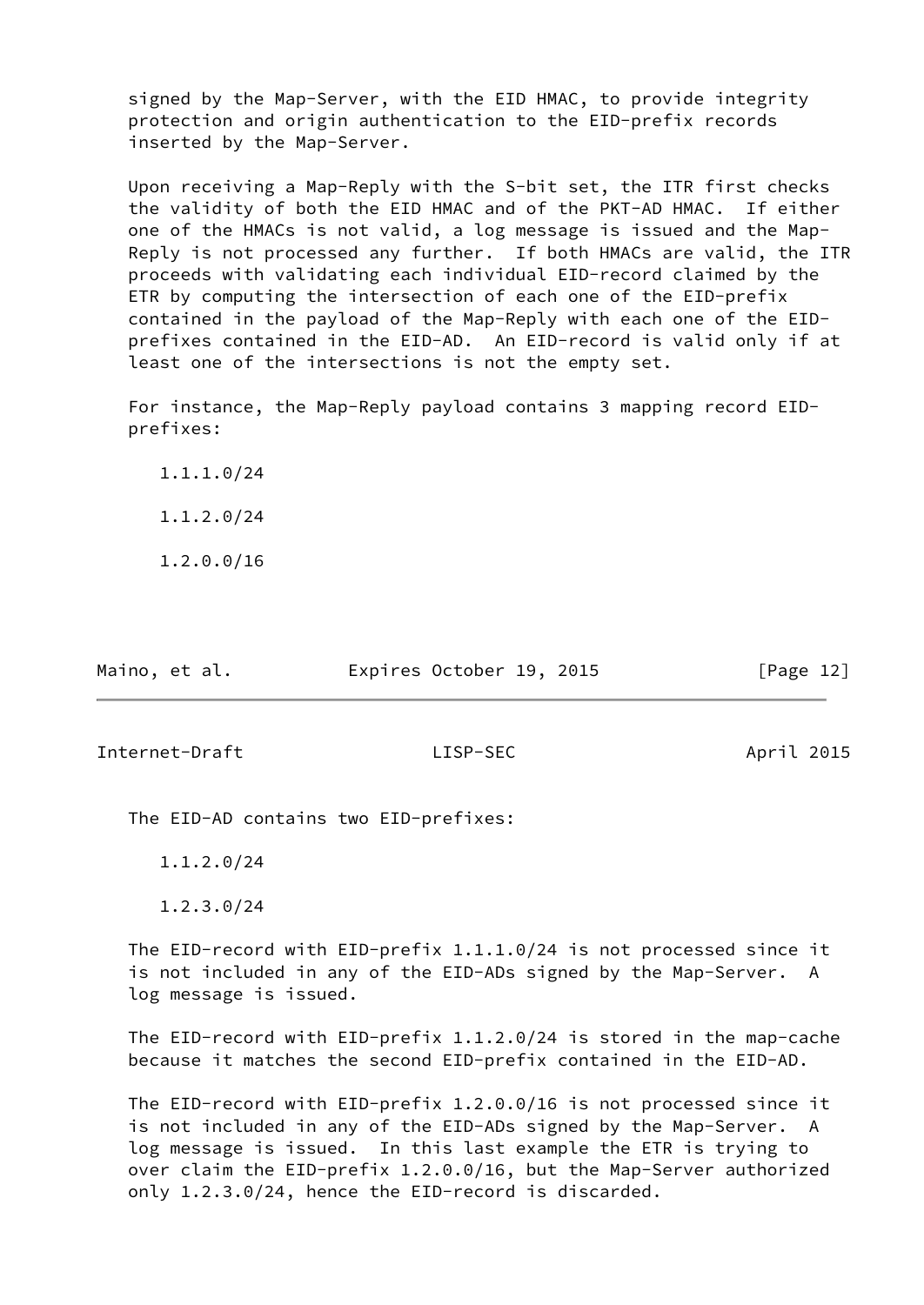## <span id="page-14-0"></span>[5.4.2](#page-14-0). PITR Processing

 The processing performed by a PITR is equivalent to the processing of an ITR. However, if the PITR is directly connected to the ALT, the PITR performs the functions of both the ITR and the Map-Resolver forwarding the Map-Request encapsulated in an ECM header that includes the Authentication Data fields as described in [Section 5.6](#page-14-2).

### <span id="page-14-1"></span>[5.5](#page-14-1). Encrypting and Decrypting an OTK

 MS-OTK confidentiality is required in the path between the Map-Server and the ETR, the MS-OTK SHOULD be encrypted using the preconfigured key shared between the Map-Server and the ETR for the purpose of securing ETR registration [[RFC6833](https://datatracker.ietf.org/doc/pdf/rfc6833)]. Similarly, if ITR-OTK confidentiality is required in the path between the ITR and the Map- Resolver, the ITR-OTK SHOULD be encrypted with a key shared between the ITR and the Map-Resolver.

 The OTK is encrypted using the algorithm specified in the OTK Encryption ID field. When the AES Key Wrap algorithm is used to encrypt a 128-bit OTK, according to [\[RFC3339](https://datatracker.ietf.org/doc/pdf/rfc3339)], the AES Key Wrap Initialization Value MUST be set to 0xA6A6A6A6A6A6A6A6 (64 bits). The output of the AES Key Wrap operation is 192-bit long. The most significant 64-bit are copied in the One-Time Key Preamble field, while the 128 less significant bits are copied in the One-Time Key field of the LISP-SEC Authentication Data.

 When decrypting an encrypted OTK the receiver MUST verify that the Initialization Value resulting from the AES Key Wrap decryption

| Maino, et al. | Expires October 19, 2015 | [Page 13] |
|---------------|--------------------------|-----------|

<span id="page-14-3"></span>Internet-Draft LISP-SEC April 2015

 operation is equal to 0xA6A6A6A6A6A6A6A6. If this verification fails the receiver MUST discard the entire message.

 When a 128-bit OTK is sent unencrypted the OTK Encryption ID is set to NULL\_KEY\_WRAP\_128, and the OTK Preamble is set to 0x00000000000000000 (64 bits).

<span id="page-14-2"></span>[5.6](#page-14-2). Map-Resolver Processing

 Upon receiving an encapsulated Map-Request with the S-bit set, the Map-Resolver decapsulates the ECM message. The ITR-OTK, if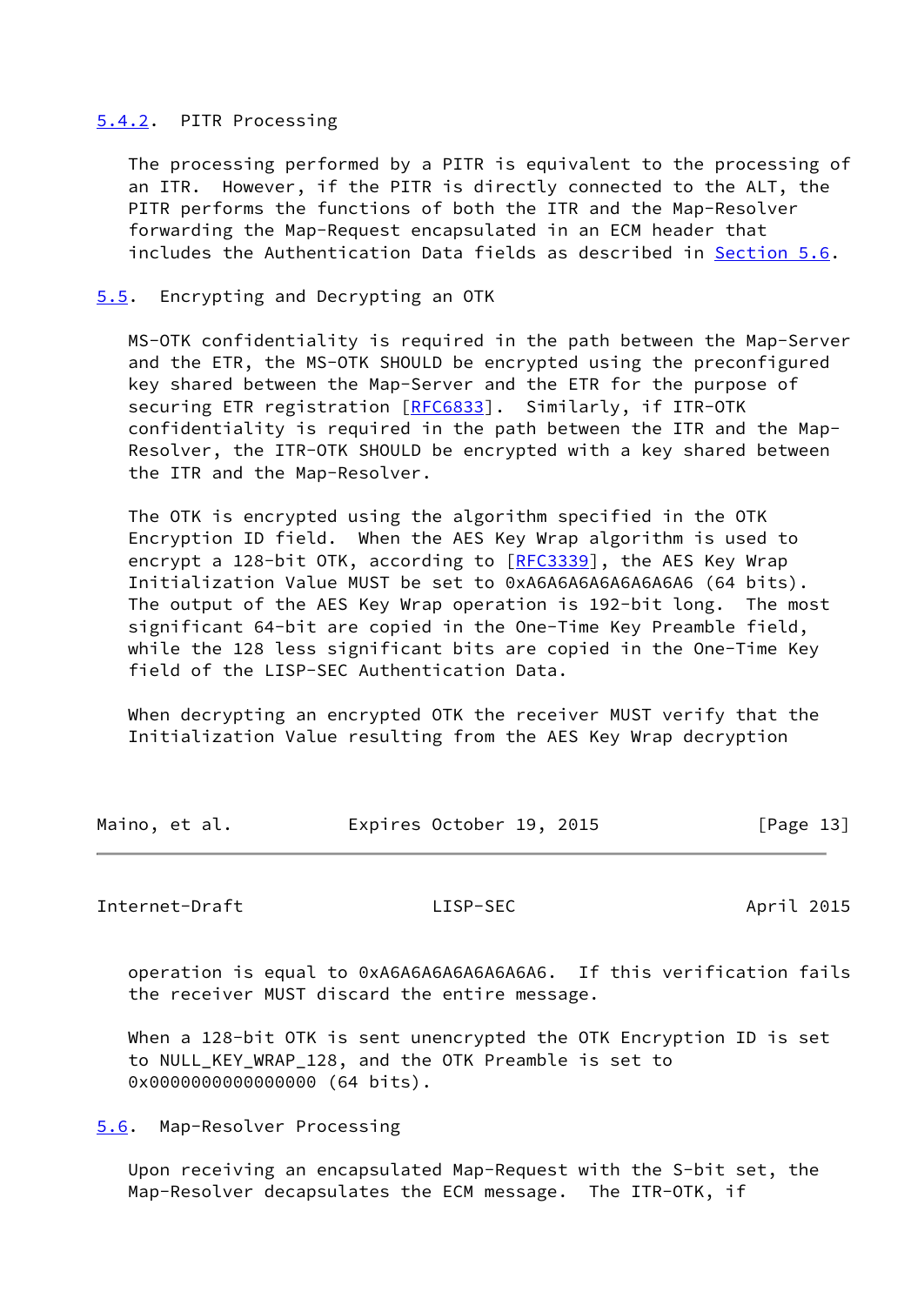encrypted, is decrypted as specified in [Section 5.5](#page-14-1).

 The Map-Resolver, as specified in [[RFC6833](https://datatracker.ietf.org/doc/pdf/rfc6833)], originates a new ECM header with the S-bit set, that contains the unencrypted ITR-OTK, as specified in [Section 5.5](#page-14-1), and the other data derived from the ECM Authentication Data of the received encapsulated Map-Request.

 The Map-Resolver then forwards the received Map-Request, encapsulated in the new ECM header that includes the newly computed Authentication Data fields.

### <span id="page-15-0"></span>[5.7](#page-15-0). Map-Server Processing

 Upon receiving an ECM encapsulated Map-Request with the S-bit set, the Map-Server process the Map-Request according to the value of the S-bit contained in the Map-Register sent by the ETR during registration.

 If the S-bit contained in the Map-Register was clear the Map-Server decapsulates the ECM and generates a new ECM encapsulated Map-Request that does not contain an ECM Authentication Data, as specified in [\[RFC6830](https://datatracker.ietf.org/doc/pdf/rfc6830)]. The Map-Server does not perform any further LISP-SEC processing.

 If the S-bit contained in the Map-Register was set the Map-Server decapsulates the ECM and generates a new ECM Authentication Data. The Authentication Data includes the OTK-AD and the EID-AD, that contains EID-prefix authorization information, that are ultimately sent to the requesting ITR.

 The Map-Server updates the OTK-AD by deriving a new OTK (MS-OTK) from the ITR-OTK received with the Map-Request. MS-OTK is derived applying the key derivation function specified in the KDF ID field. If the algorithm specified in the KDF ID field is not supported, the Map-Server uses a different algorithm to derive the key and updates the KDF ID field accordingly.

| Maino, et al. |  | Expires October 19, 2015 |  | [Page 14] |  |
|---------------|--|--------------------------|--|-----------|--|
|---------------|--|--------------------------|--|-----------|--|

<span id="page-15-1"></span>Internet-Draft LISP-SEC April 2015

 The Map-Server and the ETR MUST be configured with a shared key for mapping registration according to [[RFC6833](https://datatracker.ietf.org/doc/pdf/rfc6833)]. If MS-OTK confidentiality is required, then the MS-OTK SHOULD be encrypted, by wrapping the MS-OTK with the algorithm specified by the OTK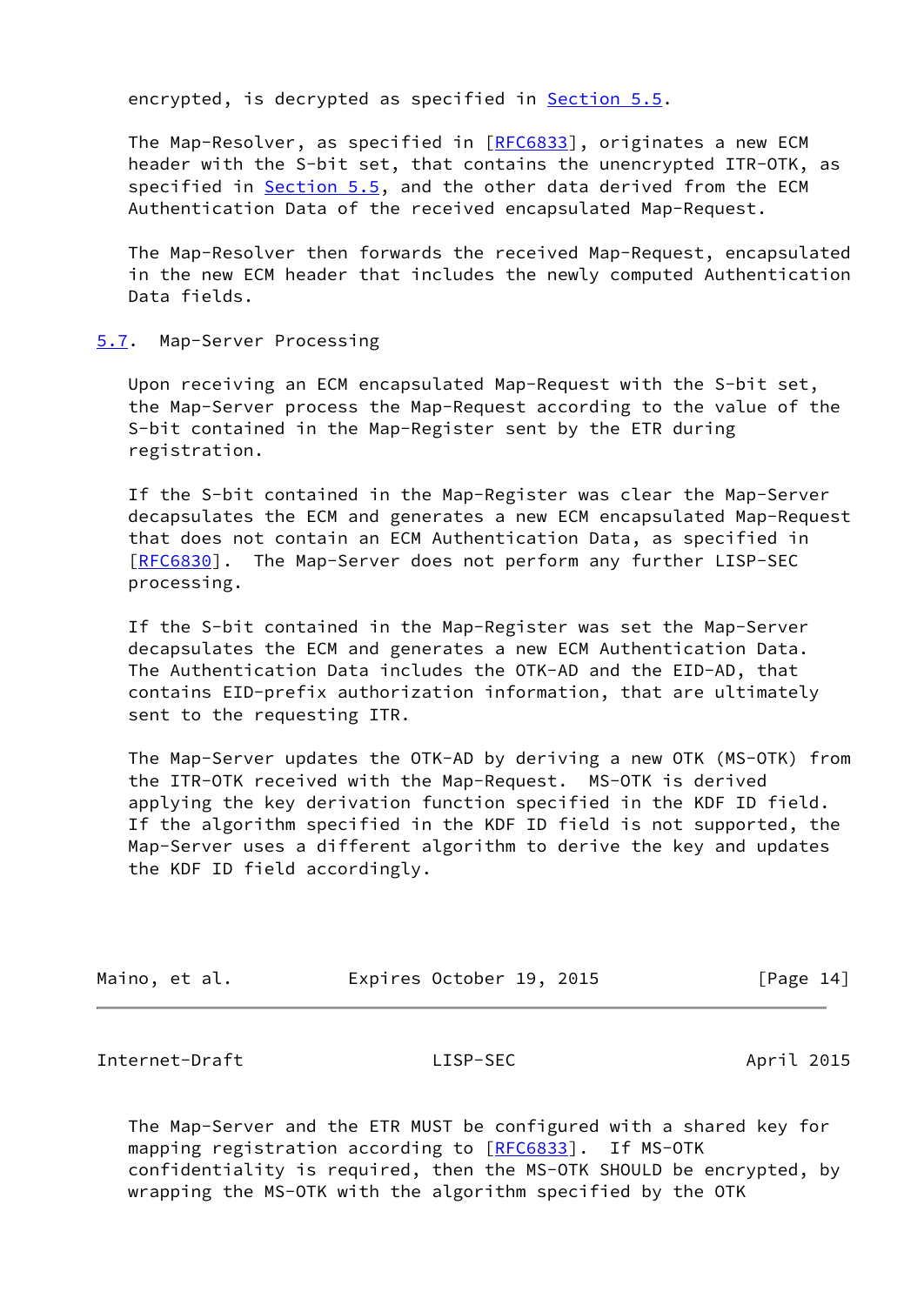Encryption ID field as specified in [Section 5.5.](#page-14-1)

 The Map-Server includes in the EID-AD the longest match registered EID-prefix for the destination EID, and an HMAC of this EID-prefix. The HMAC is keyed with the ITR-OTK contained in the received ECM Authentication Data, and the HMAC algorithm is chosen according to the Requested HMAC ID field. If The Map-Server does not support this algorithm, the Map-Server uses a different algorithm and specifies it in the EID HMAC ID field. The scope of the HMAC operation covers the entire EID-AD, from the EID-AD Length field to the EID HMAC field, which must be set to 0 before the computation.

 The Map-Server then forwards the updated ECM encapsulated Map- Request, that contains the OTK-AD, the EID-AD, and the received Map- Request to an authoritative ETR as specified in [\[RFC6830](https://datatracker.ietf.org/doc/pdf/rfc6830)].

<span id="page-16-0"></span>[5.7.1](#page-16-0). Map-Server Processing in Proxy mode

 If the Map-Server is in proxy mode, it generates a Map-Reply, as specified in [\[RFC6830](https://datatracker.ietf.org/doc/pdf/rfc6830)], with the S-bit set to 1. The Map-Reply includes the Authentication Data that contains the EID-AD, computed as specified in [Section 5.7](#page-15-0), as well as the PKT-AD computed as specified in **Section 5.8.** 

<span id="page-16-1"></span>[5.8](#page-16-1). ETR Processing

 Upon receiving an ECM encapsulated Map-Request with the S-bit set, the ETR decapsulates the ECM message. The OTK field, if encrypted, is decrypted as specified in **Section 5.5** to obtain the unencrypted MS-OTK.

The ETR then generates a Map-Reply as specified in [[RFC6830\]](https://datatracker.ietf.org/doc/pdf/rfc6830) and includes the Authentication Data that contains the EID-AD, as received in the encapsulated Map-Request, as well as the PKT-AD.

 The EID-AD is copied from the Authentication Data of the received encapsulated Map-Request.

 The PKT-AD contains the HMAC of the whole Map-Reply packet, keyed with the MS-OTK and computed using the HMAC algorithm specified in the Requested HMAC ID field of the received encapsulated Map-Request. If the ETR does not support the Requested HMAC ID, it uses a different algorithm and updates the PKT HMAC ID field accordingly. The scope of the HMAC operation covers the entire PKT-AD, from the

| Maino, et al. | Expires October 19, 2015 | [Page 15] |
|---------------|--------------------------|-----------|
|---------------|--------------------------|-----------|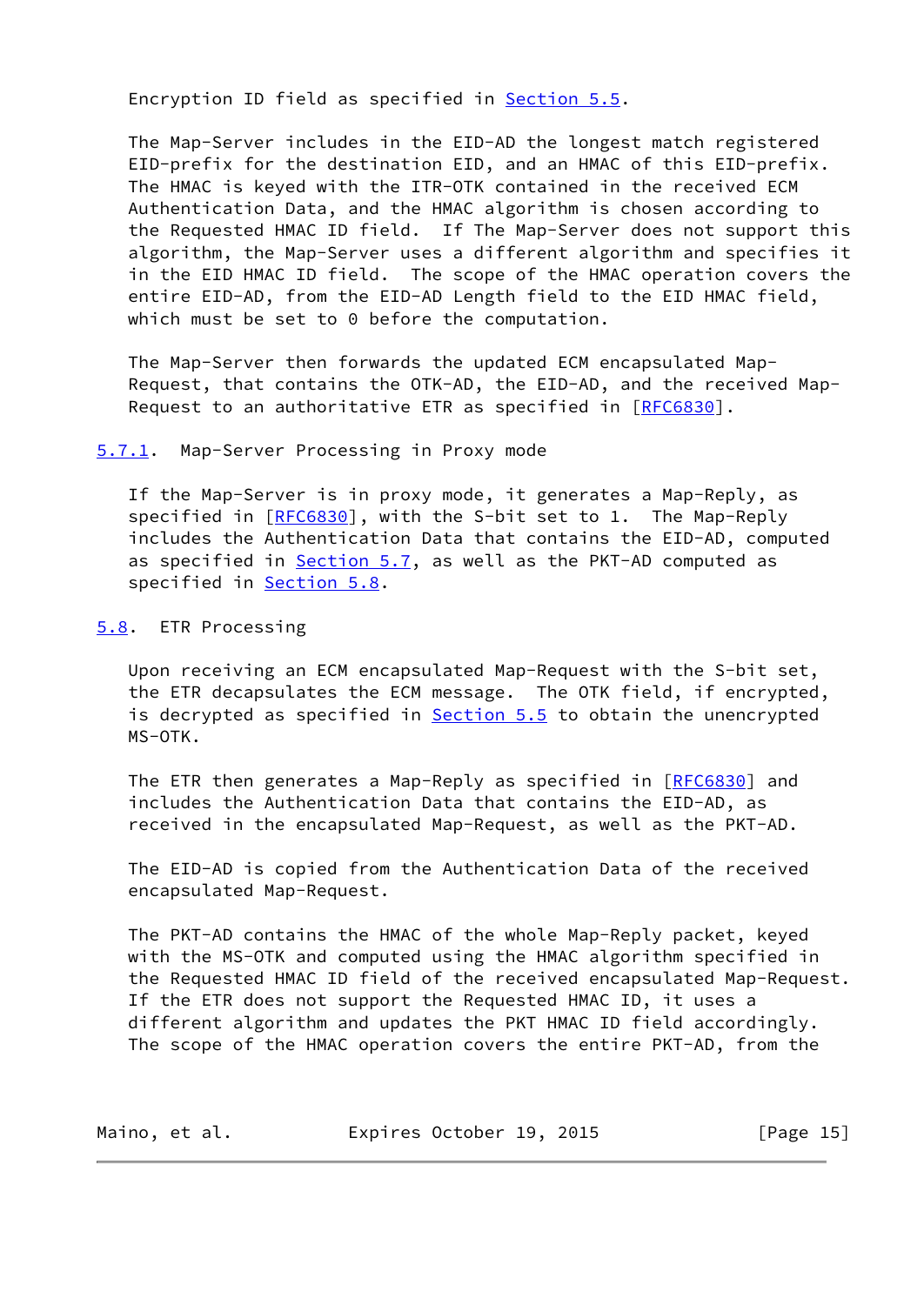<span id="page-17-1"></span> Map-Reply Type field to the PKT HMAC field, which must be set to 0 before the computation.

 Finally the ETR sends the Map-Reply to the requesting ITR as specified in [\[RFC6830](https://datatracker.ietf.org/doc/pdf/rfc6830)].

<span id="page-17-0"></span>[6](#page-17-0). Security Considerations

<span id="page-17-2"></span>[6.1](#page-17-2). Mapping System Security

The LISP-SEC threat model described in **Section 3**, assumes that the LISP Mapping System is working properly and eventually delivers Map- Request messages to a Map-Server that is authoritative for the requested EID.

 Map-Register security, including the right for a LISP entity to register an EID-prefix or to claim presence at an RLOC, is out of the scope of LISP-SEC.

<span id="page-17-3"></span>[6.2](#page-17-3). Random Number Generation

 The ITR-OTK MUST be generated by a properly seeded pseudo-random (or strong random) source. See [\[RFC4086](https://datatracker.ietf.org/doc/pdf/rfc4086)] for advice on generating security-sensitive random data

<span id="page-17-4"></span>[6.3](#page-17-4). Map-Server and ETR Colocation

 If the Map-Server and the ETR are colocated, LISP-SEC does not provide protection from overclaiming attacks mounted by the ETR. However, in this particular case, since the ETR is within the trust boundaries of the Map-Server, ETR's overclaiming attacks are not included in the threat model.

<span id="page-17-5"></span>[7](#page-17-5). IANA Considerations

<span id="page-17-6"></span>[7.1](#page-17-6). HMAC functions

 The following HMAC ID values are defined by this memo for use as Requested HMAC ID, EID HMAC ID, and PKT HMAC ID in the LISP-SEC Authentication Data: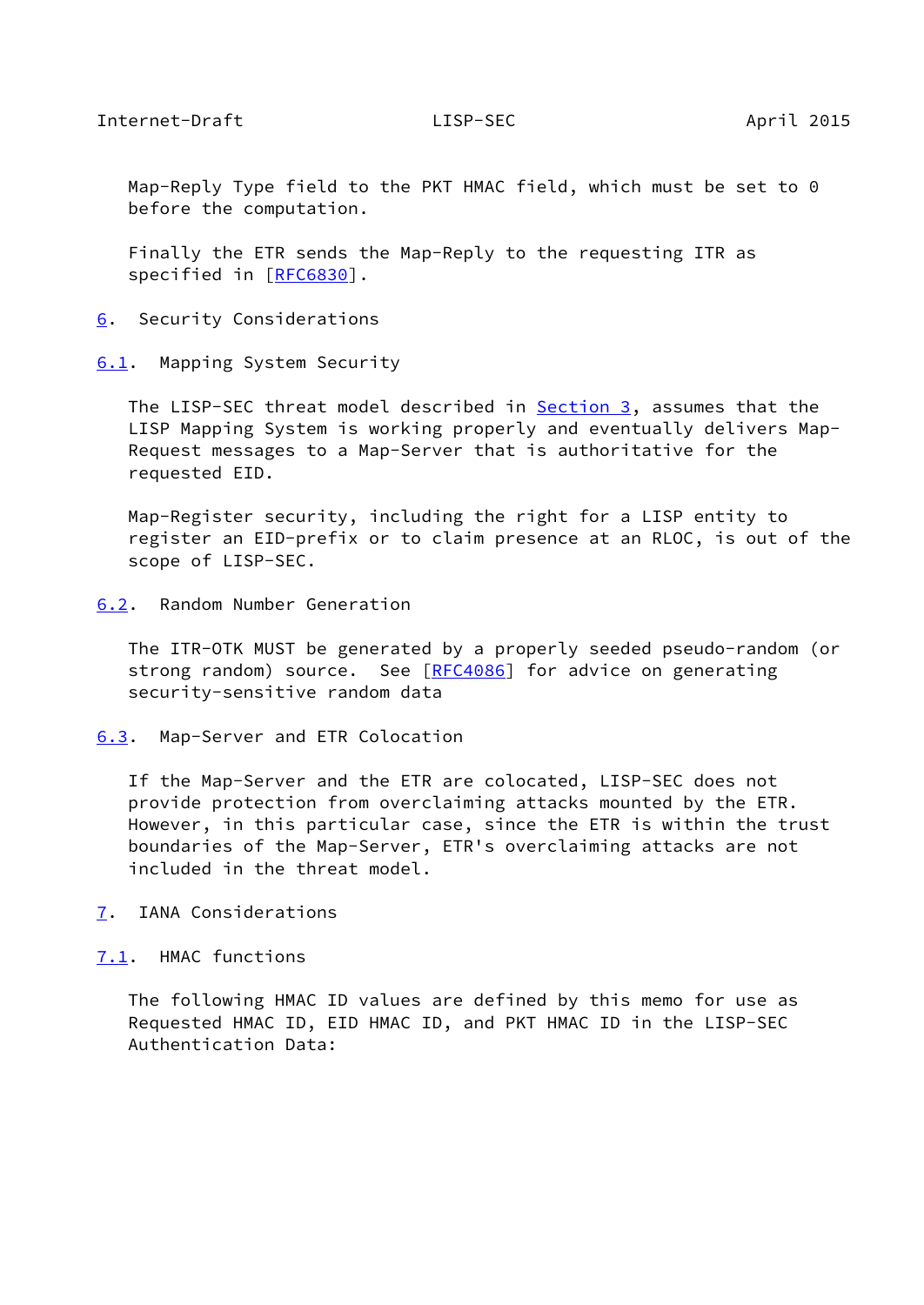<span id="page-18-1"></span>Internet-Draft LISP-SEC April 2015

| Name                  | Number    | Defined In |
|-----------------------|-----------|------------|
| <b>NONE</b>           | $(\cdot)$ |            |
| AUTH-HMAC-SHA-1-96    |           | [REC2104]  |
| AUTH-HMAC-SHA-256-128 |           | [RFC4634]  |

values 2-65535 are reserved to IANA.

HMAC Functions

 AUTH-HMAC-SHA-1-96 MUST be supported, AUTH-HMAC-SHA-256-128 should be supported.

<span id="page-18-0"></span>[7.2](#page-18-0). Key Wrap Functions

 The following OTK Encryption ID values are defined by this memo for use as OTK key wrap algorithms ID in the LISP-SEC Authentication Data:

| Name              | Number | Defined In       |
|-------------------|--------|------------------|
| NULL-KEY-WRAP-128 |        |                  |
| AES-KEY-WRAP-128  |        | <b>FREC33941</b> |

values 0 and 3-65535 are reserved to IANA.

Key Wrap Functions

NULL-KEY-WRAP-128, and AES-KEY-WRAP-128 MUST be supported.

 NULL-KEY-WRAP-128 is used to carry an unencrypted 128-bit OTK, with a 64-bit preamble set to 0x0000000000000000 (64 bits).

<span id="page-18-2"></span>[7.3](#page-18-2). Key Derivation Functions

 The following KDF ID values are defined by this memo for use as KDF ID in the LISP-SEC Authentication Data:

| N                                                         | Nι<br>umber                 | ▃<br>-            |
|-----------------------------------------------------------|-----------------------------|-------------------|
| ___<br>____<br>___<br>_ _ _ _ _ _<br>____<br>-----<br>___ | ______<br>___<br>___<br>___ | __<br>_ _ _ _ _ _ |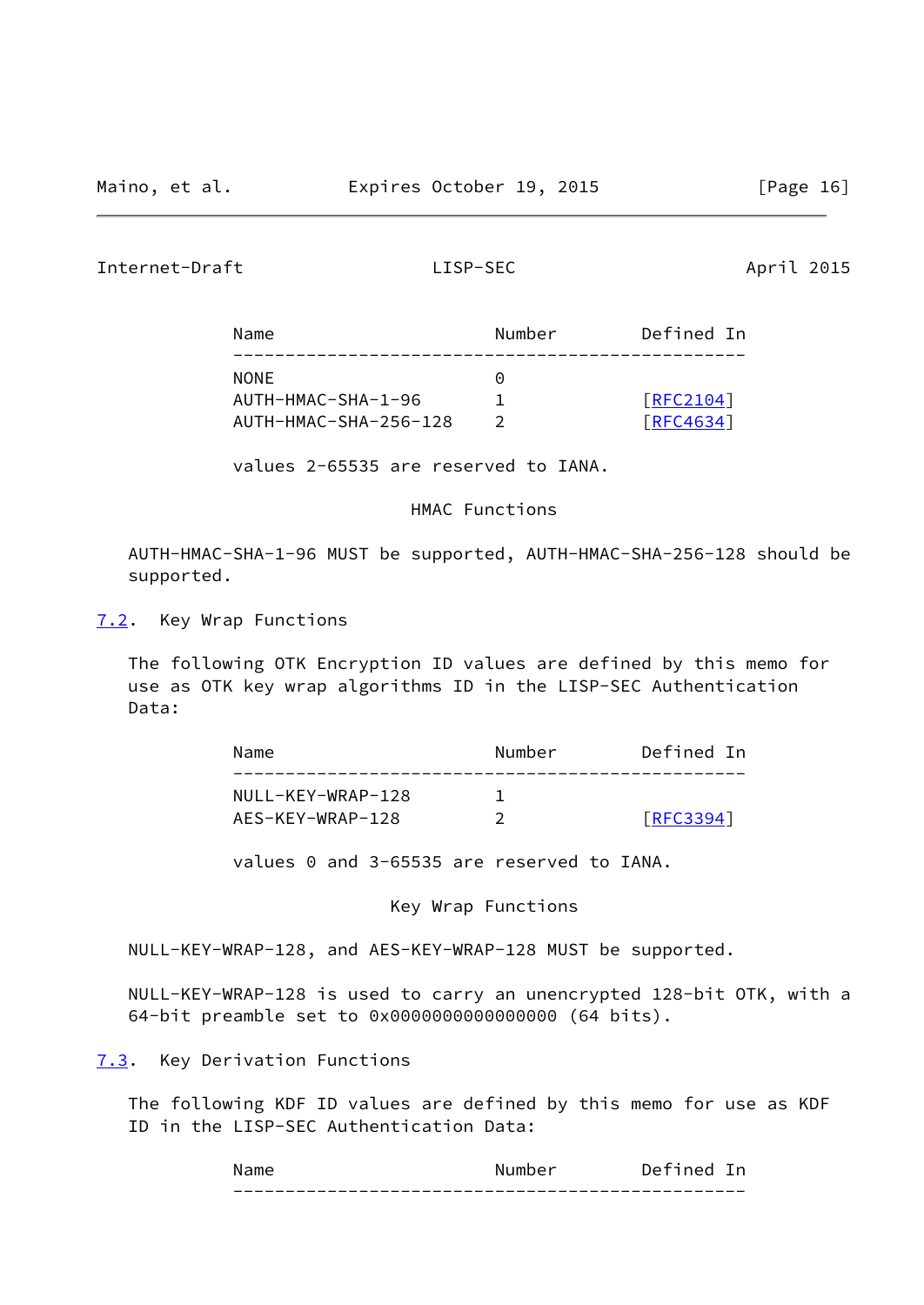| <b>NONE</b>   |                  |
|---------------|------------------|
| HKDF-SHA1-128 | <b>FRFC5869]</b> |

values 2-65535 are reserved to IANA.

Key Derivation Functions

HKDF-SHA1-128 MUST be supported

|  | Maino, et al. |  | Expires October 19, 2015 |  |  | [Page 17] |  |
|--|---------------|--|--------------------------|--|--|-----------|--|
|--|---------------|--|--------------------------|--|--|-----------|--|

<span id="page-19-1"></span>Internet-Draft LISP-SEC April 2015

<span id="page-19-0"></span>[8](#page-19-0). Acknowledgements

 The authors would like to acknowledge Pere Monclus, Dave Meyer, Dino Farinacci, Brian Weis, David McGrew, Darrel Lewis and Landon Curt Noll for their valuable suggestions provided during the preparation of this document.

<span id="page-19-2"></span>[9](#page-19-2). Normative References

<span id="page-19-3"></span> [I-D.ietf-lisp-threats] Saucez, D., Iannone, L., and O. Bonaventure, "LISP Threats Analysis", [draft-ietf-lisp-threats-12](https://datatracker.ietf.org/doc/pdf/draft-ietf-lisp-threats-12) (work in progress), March 2015.

- [RFC2104] Krawczyk, H., Bellare, M., and R. Canetti, "HMAC: Keyed- Hashing for Message Authentication", [RFC 2104](https://datatracker.ietf.org/doc/pdf/rfc2104), February 1997.
- [RFC2119] Bradner, S., "Key words for use in RFCs to Indicate Requirement Levels", [BCP 14](https://datatracker.ietf.org/doc/pdf/bcp14), [RFC 2119](https://datatracker.ietf.org/doc/pdf/rfc2119), March 1997.
- [RFC3394] Schaad, J. and R. Housley, "Advanced Encryption Standard (AES) Key Wrap Algorithm", [RFC 3394](https://datatracker.ietf.org/doc/pdf/rfc3394), September 2002.
- [RFC4086] Eastlake, D., Schiller, J., and S. Crocker, "Randomness Requirements for Security", [BCP 106](https://datatracker.ietf.org/doc/pdf/bcp106), [RFC 4086](https://datatracker.ietf.org/doc/pdf/rfc4086), June 2005.
- [RFC5226] Narten, T. and H. Alvestrand, "Guidelines for Writing an IANA Considerations Section in RFCs", [BCP 26](https://datatracker.ietf.org/doc/pdf/bcp26), [RFC 5226](https://datatracker.ietf.org/doc/pdf/rfc5226), May 2008.
- [RFC5869] Krawczyk, H. and P. Eronen, "HMAC-based Extract-and-Expand Key Derivation Function (HKDF)", [RFC 5869,](https://datatracker.ietf.org/doc/pdf/rfc5869) May 2010.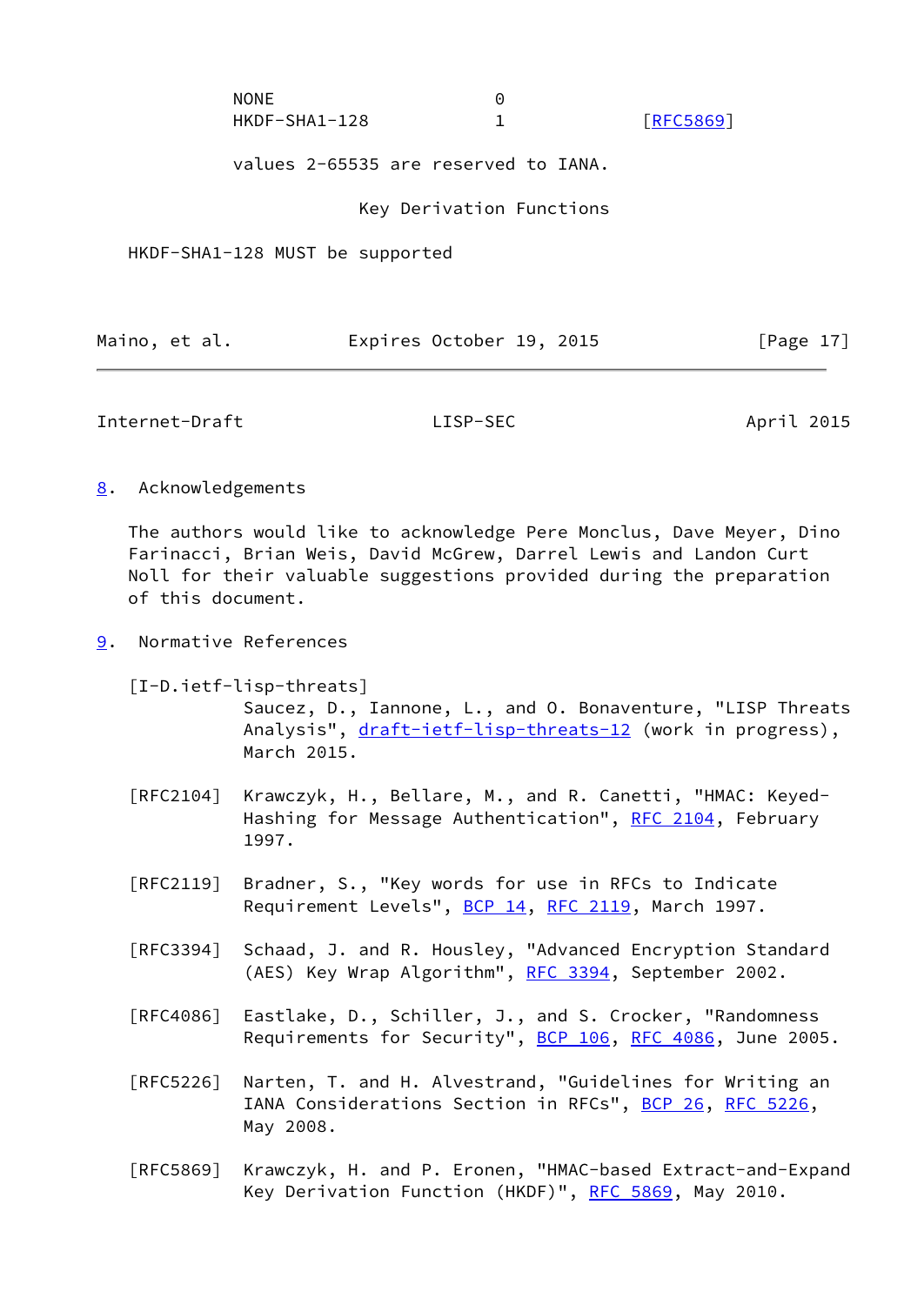| [RFC6830] Farinacci, D., Fuller, V., Meyer, D., and D. Lewis, "The |  |  |  |
|--------------------------------------------------------------------|--|--|--|
| Locator/ID Separation Protocol (LISP)", RFC 6830, January          |  |  |  |
| 2013.                                                              |  |  |  |

 [RFC6833] Fuller, V. and D. Farinacci, "Locator/ID Separation Protocol (LISP) Map-Server Interface", [RFC 6833](https://datatracker.ietf.org/doc/pdf/rfc6833), January 2013.

Authors' Addresses

| Maino, et al.                                                                                           | Expires October 19, 2015 | [Page 18]  |
|---------------------------------------------------------------------------------------------------------|--------------------------|------------|
| Internet-Draft                                                                                          | LISP-SEC                 | April 2015 |
| Fabio Maino<br>Cisco Systems<br>170 Tasman Drive<br>San Jose, California 95134<br><b>USA</b>            |                          |            |
| Email: fmaino@cisco.com                                                                                 |                          |            |
| Vina Ermagan<br>Cisco Systems<br>170 Tasman Drive<br>San Jose, California 95134<br><b>USA</b>           |                          |            |
| Email: vermagan@cisco.com                                                                               |                          |            |
| Albert Cabellos<br>Technical University of Catalonia<br>c/ Jordi Girona s/n<br>Barcelona 08034<br>Spain |                          |            |
| Email: acabello@ac.upc.edu                                                                              |                          |            |